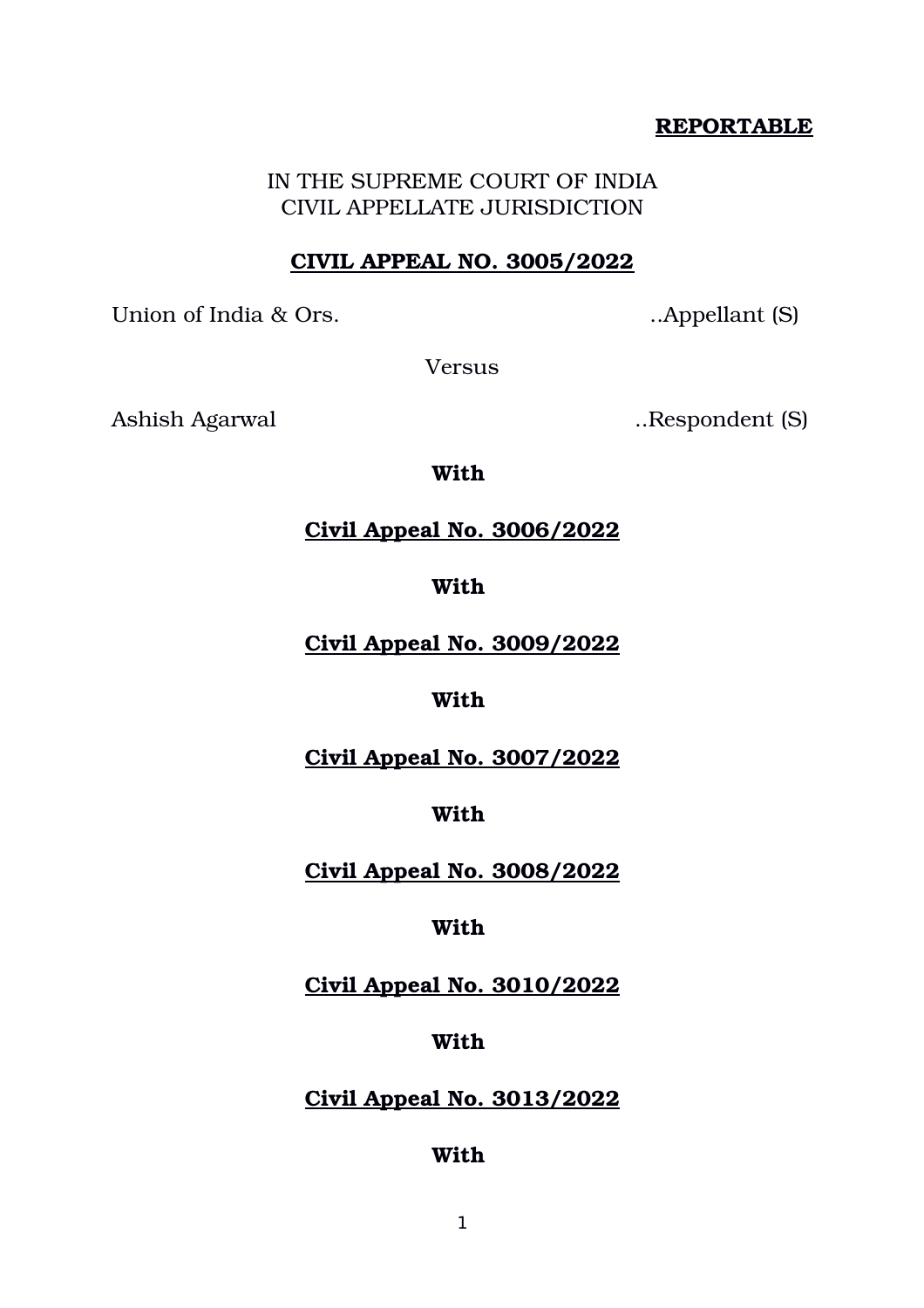**Civil Appeal No. 3011/2022**

**With Civil Appeal No. 3012/2022**

#### **With**

### **Civil Appeal No. 3014/2022**

#### **With**

## **Civil Appeal No. 3015/2022**

## **With**

**Civil Appeal No. 3016/2022**

### **With**

**Civil Appeal No. 3017/2022**

#### **With**

**Civil Appeal No. 3019/2022**

### **With**

## **Civil Appeal No. 3020/2022**

#### **With**

 **Civil Appeal No. /2022** (arising out of SLP(C) No. 6448/2022)

#### **With**

 **Civil Appeal No. /2022** (arising out of SLP(C) No. 5381/2022)

#### **With**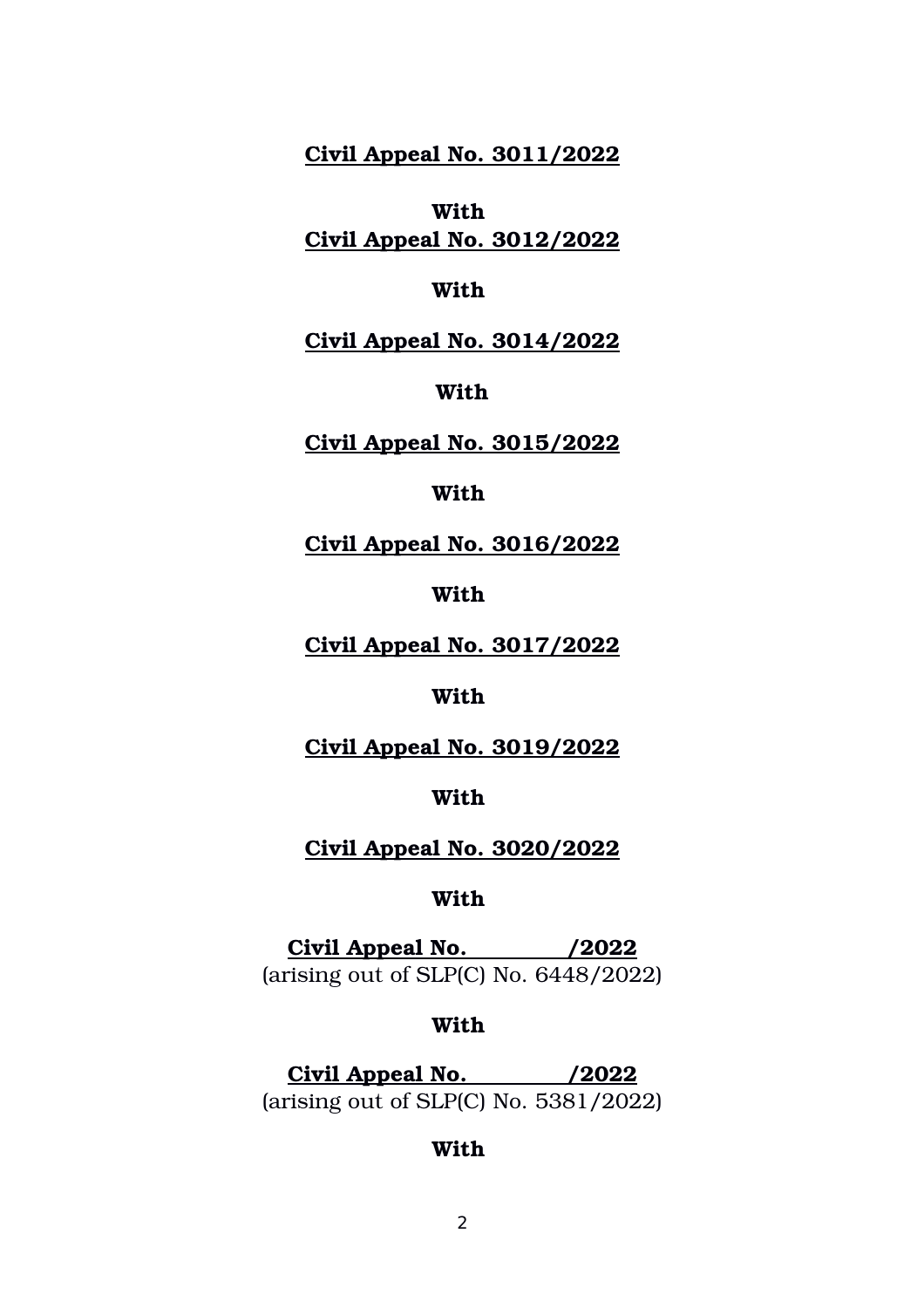# **Civil Appeal No. /2022**

(arising out of SLP(C) No. 5079/2022)

### **With**

 **Civil Appeal No. /2022**

(arising out of SLP(C) No. 6092/2022)

#### **With**

 **Civil Appeal No. /2022** (arising out of SLP(C) No. 6534/2022)

## With

 **Civil Appeal No. /2022** (arising out of SLP(C) No. 6158/2022)

With

 **Civil Appeal No. /2022** (arising out of SLP(C) No. 6316/2022)

#### With

 **Civil Appeal No. /2022** (arising out of SLP(C) No. 6281/2022)

## With

 **Civil Appeal No. /2022** (arising out of SLP(C) No. 6545/2022)

## With

 **Civil Appeal No. /2022** (arising out of SLP(C) No. 6038/2022)

## **J U D G M E N T**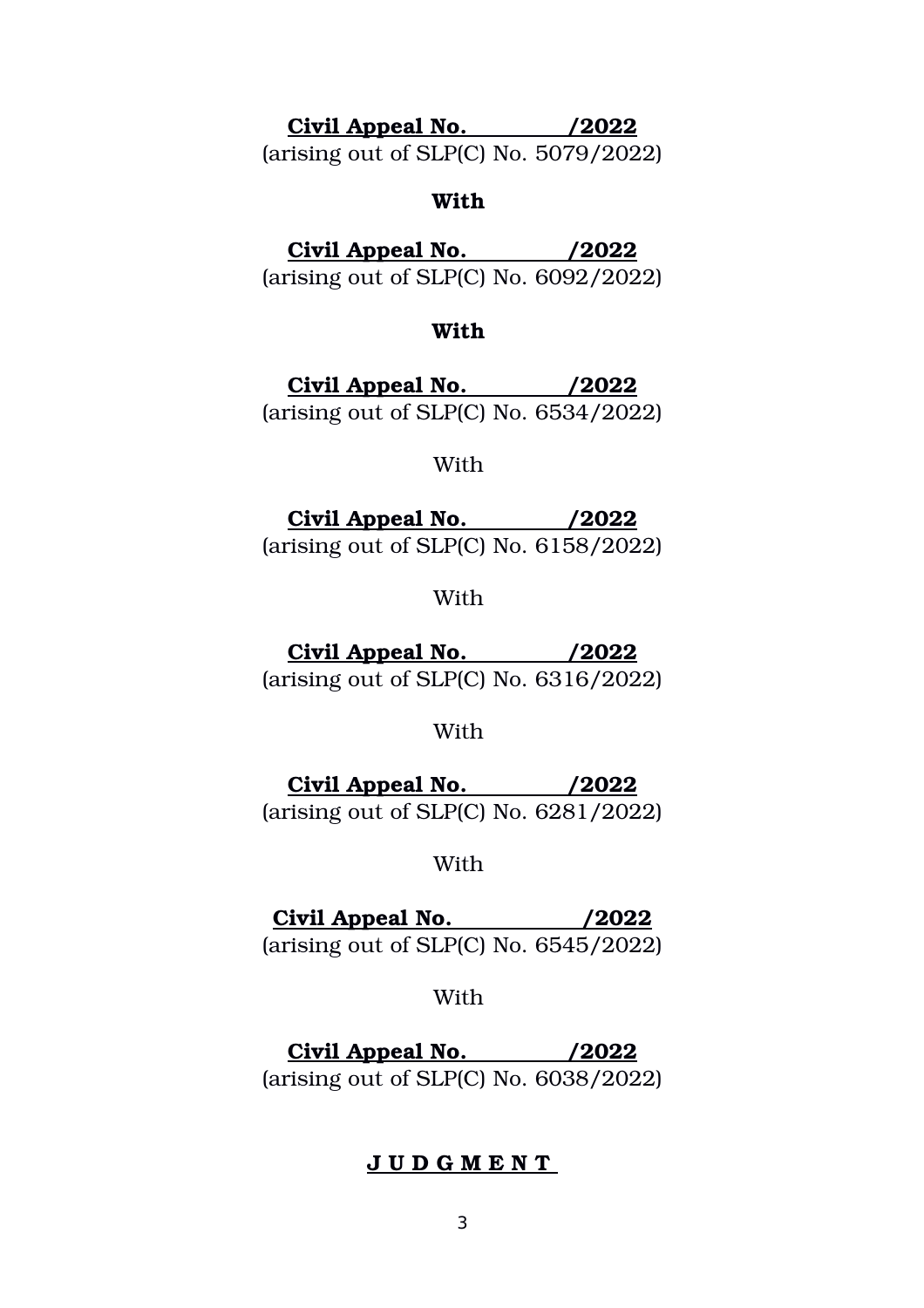#### **M. R. Shah, J.**

Leave granted in SLP (C) Nos. 6448/2022, 5381/2022, 5079/2022, 6092/2022, 6534/2022, 6158/2022, 6316/2022, 6281/2022, 6545/2022, 6038/2022.

- 1. Feeling aggrieved and dissatisfied with the impugned common judgment and order passed by the High Court of Judicature at Allahabad in Writ Tax No. 524/2021 and other allied writ tax petitions, by which the High Court has allowed the said writ petitions and has quashed several reassessment notices issued by the Revenue, issued under section 148 of the Income Tax Act, 1961, on the ground that the same are bad in law in view of the amendment by the Finance Act, 2021 which has amended Income Tax Act by introducing new provisions i.e. sections 147 to 151 w.e.f.  $1<sup>st</sup>$  April, 2021, the Revenue has preferred the present appeals.
- 2. Similar judgments and orders are passed by various other High Courts including High Court of Delhi; High Court of Rajasthan; High Court of Calcutta; High Court of Madras;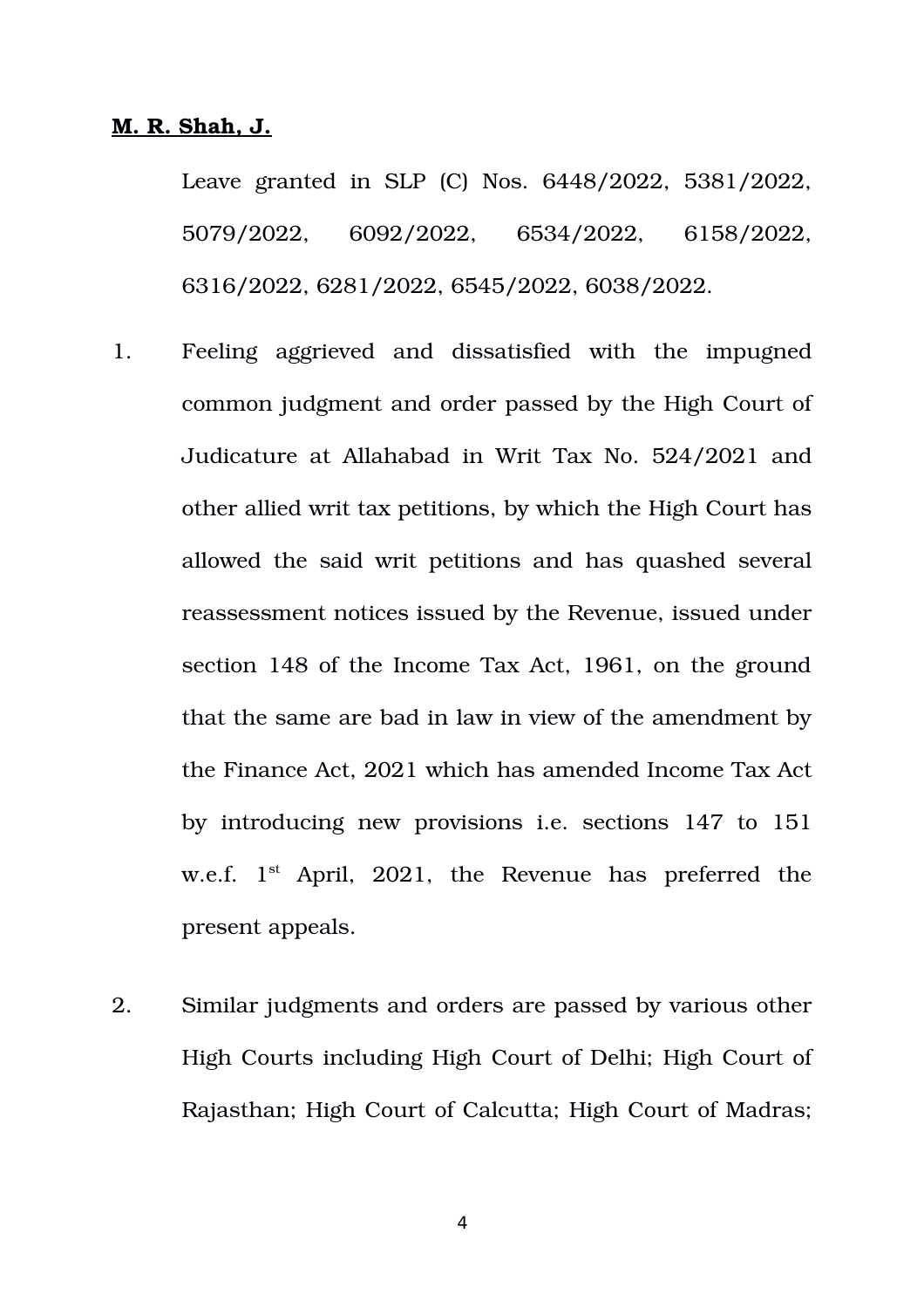High Court of Bombay, the particulars of which are as under:

| Sl. No. | Particulars                                                                                                                        |  |  |  |  |
|---------|------------------------------------------------------------------------------------------------------------------------------------|--|--|--|--|
| 1.      | Ashok Kumar Agarwal Vs. UOI (Allahabad HC)                                                                                         |  |  |  |  |
|         | Judgment passed by the Hon'ble High Court of Allahabad<br>at Allahabad in Writ Tax No. 524/2021 dated 30.09.2021                   |  |  |  |  |
| 2.      | Bpip Infra Pvt. Ltd. Vs. Income Tax Officer & Others<br>(Rajasthan HC)                                                             |  |  |  |  |
|         | Judgment in S.B. Civil Writ Petition No. 13297/2021<br>passed by the Hon'ble High Court of Rajasthan at Jaipur<br>dated 25.11.2021 |  |  |  |  |
| 3.      | Mon Mohan Kohli Vs. ACIT (Delhi HC)                                                                                                |  |  |  |  |
|         | Judgment passed by the Hon'ble High Court of Delhi in<br>W.P.(C) No. 6176/2021 dated 15.12.2021                                    |  |  |  |  |
| 4.      | Bagaria Properties & Investment Pvt. Ltd. Vs. UOI<br>(Calcutta HC)                                                                 |  |  |  |  |
|         | Judgment passed by the Hon'ble High Court of Calcutta<br>in W.P.O No. 244/2021 dated 17.01.2022                                    |  |  |  |  |
| 5.      | Manoj Jain Vs. UOI (Calcutta HC)                                                                                                   |  |  |  |  |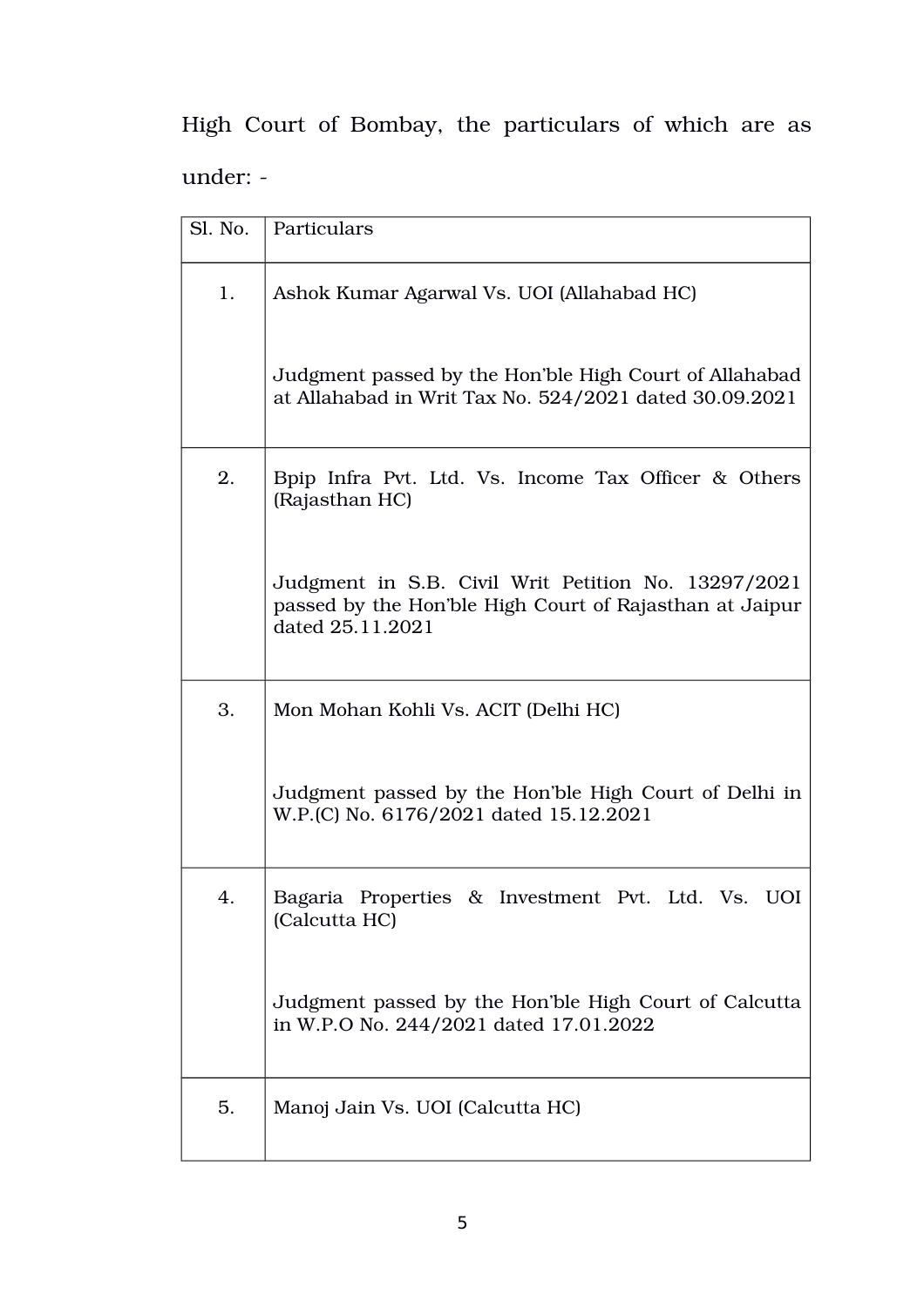|    | Judgment passed by the Hon'ble High Court of Calcutta<br>in W.P.A. No. 11950 of 2021 dated 17.01.2022                     |  |  |  |  |
|----|---------------------------------------------------------------------------------------------------------------------------|--|--|--|--|
| 6. | Sudesh Taneja Vs. ITO (Rajasthan HC)                                                                                      |  |  |  |  |
|    | Judgment passed by the Hon'ble High Court of Rajasthan<br>in D.B. Civil Writ Petition No. 969 of 2022 dated<br>27.01.2022 |  |  |  |  |
| 7. | Vellore Institute of Technology Vs. CBDT (Madras HC)                                                                      |  |  |  |  |
|    | Judgment passed by the Hon'ble High Court of Madras in<br>W.P. No. 15019/2021 dated 04.02.2022.                           |  |  |  |  |
| 8. | Tata Communications Transformation Services Vs. ACIT<br>(Bombay HC)                                                       |  |  |  |  |
|    | Judgment passed by the Hon'ble High Court of Bombay<br>in Writ Petition No. 1334 of 2021 dated 29.03.2022                 |  |  |  |  |

At this stage, it is required to be noted that approximately 90,000 such reassessment notices under section 148 of the unamended Income Tax Act were issued by the Revenue after 01.04.2021, which were the subject matter of more than 9000 writ petitions before various High Courts across the country and by different judgments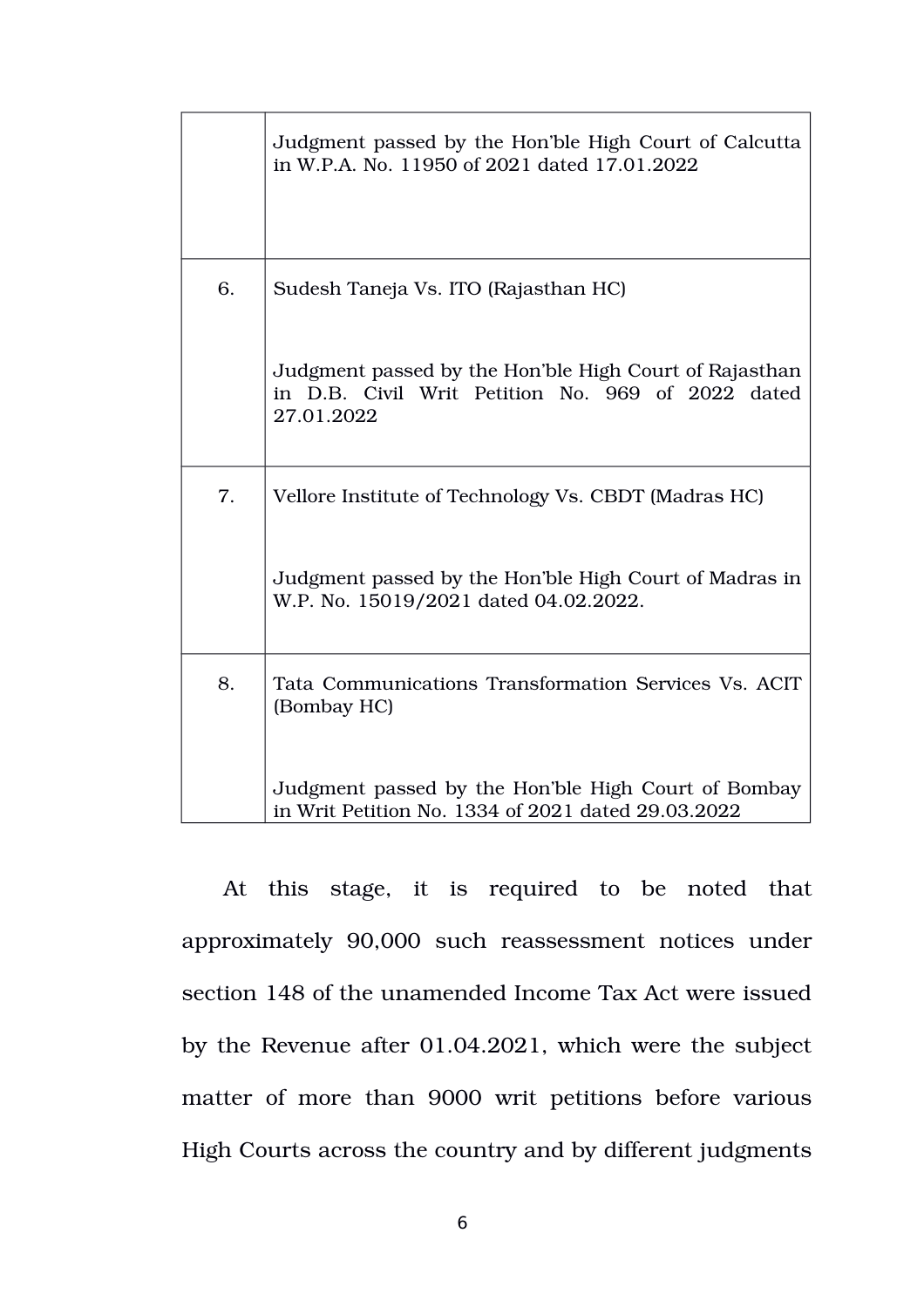and orders, the particulars of which are as above, the High Courts have taken a similar view and have set aside the respective reassessment notices issued under section 148 on similar grounds.

2.1 The common judgment and order passed by the Allahabad High Court is the subject matter of the present appeals. Shri N. Venkataraman, learned ASG, stated at the bar that the Revenue is contemplating to prefer appeals against the similar judgments and orders passed by various High Courts. However, as the issue is common and there will be multiplicity of the proceedings and to lessen the burden of this Court and for the reasons stated hereinbelow, as we propose to pass an order in exercise of powers under Article 142 of the Constitution of India the present order shall govern all the other judgments and orders passed by various High Courts on the similar issue. Hence, we observe that the Revenue need not file separate individual appeals which may be more than 9000 in numbers.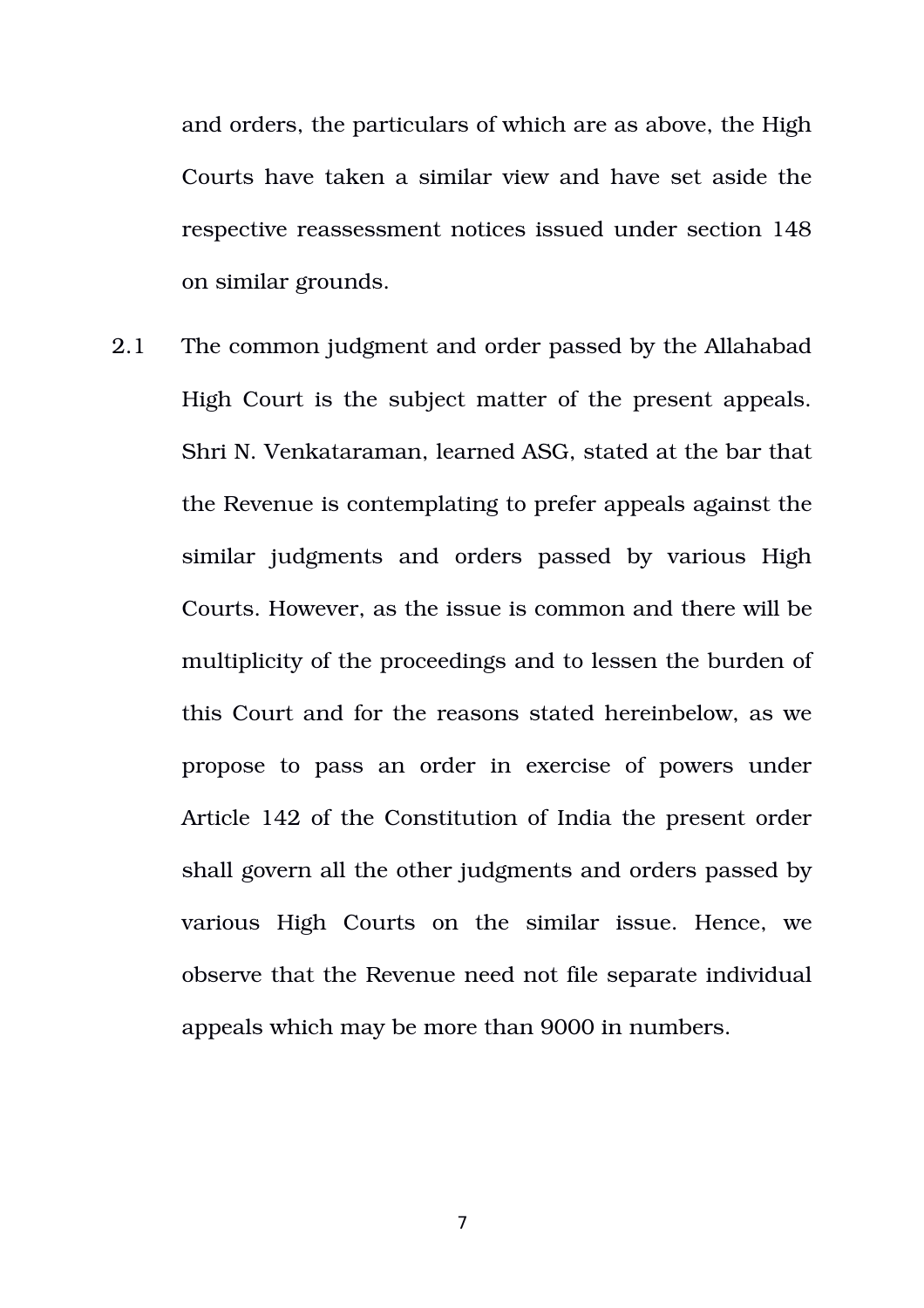- 2.2 In fact, we have heard Shri C.A. Sundaram, learned Senior Advocate, appearing on behalf of the respective assessee, who were before the Delhi High Court also.
- 3. While appreciating the controversy, a few facts and the relevant statutory provisions applicable pre  $01.04.2021$ and post 01.04.2021 are required to be referred to.

The procedure governing initiation of reassessment proceedings prior to coming into force of the Finance Act, 2021 was governed by the following provisions:

#### **"Income escaping assessment**

147. If the Assessing Officer has reason to believe that any income chargeable to tax has escaped assessment for any assessment year, he may, subject to the provisions of sections 148 to 153, assess or reassess such income and also any other income chargeable to tax which has escaped assessment and which comes to his notice subsequently in the course of the proceedings under this section, or recomputed the loss or the depreciation allowance or any other allowance, as the case may be, for the assessment year concerned (hereafter in this section and in sections 148 to 153 referred to as the relevant assessment year):

Provided that where an assessment under sub-section (3) of section 143 or this section has been made for the relevant assessment year, no action shall be taken under this section after the expiry of four years from the end of the relevant assessment year, unless any income chargeable to tax has escaped assessment for such assessment year by reason of the failure on the part of the assessee to make a return under section 139 or in response to a notice issued under sub-section (1) of section 142 or section 148 or to disclose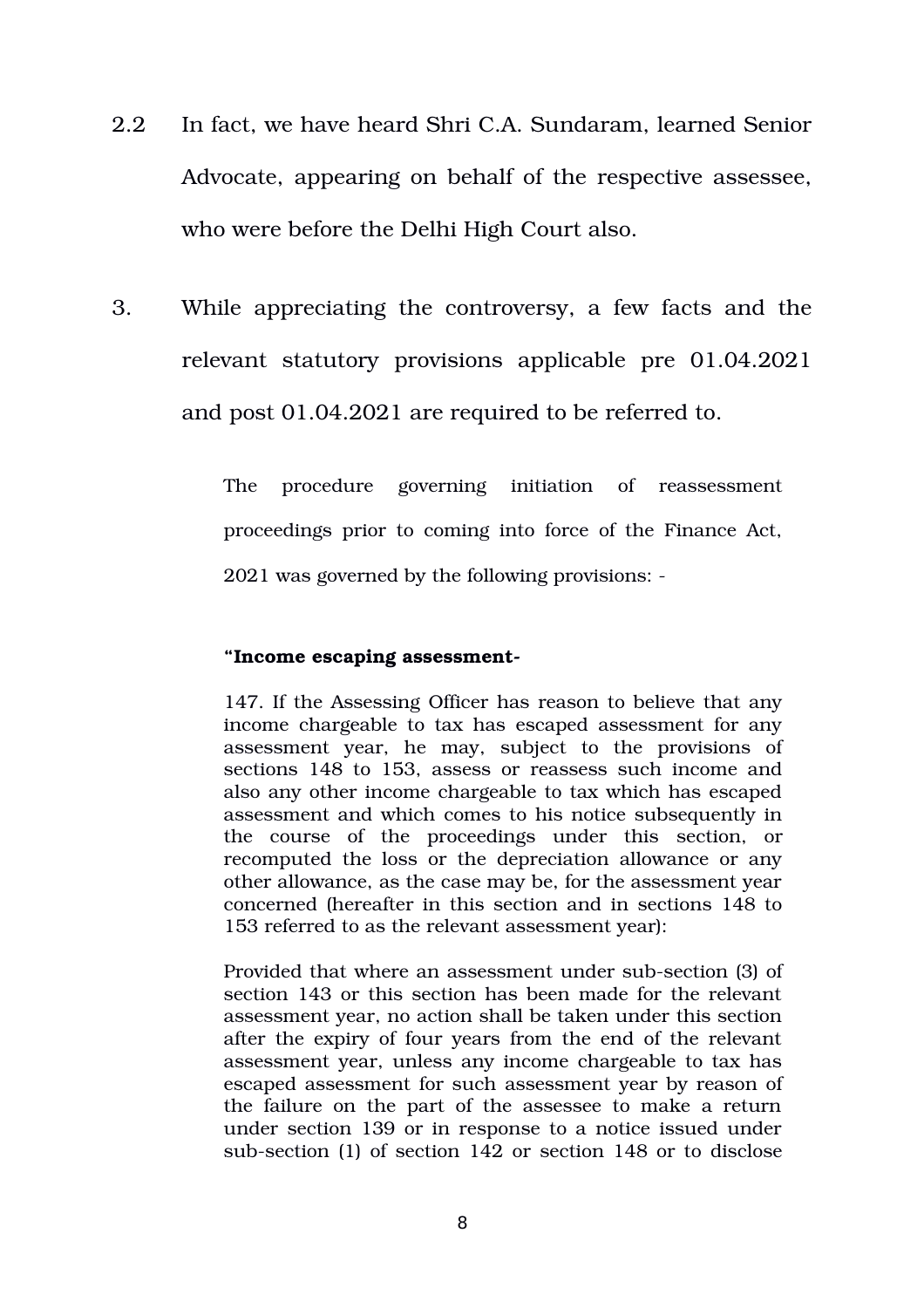fully and truly all material facts necessary for his assessment, for that assessment year:

Provided further that nothing contained in the first proviso shall apply in a case where any income in relation to any asset (including financial interest in any entity) located outside India, chargeable to tax, has escaped assessment for any assessment year:

Provided also that the Assessing Officer may assess or reassess such income, other than the income involving matters which are the subject matters of any appeal, reference or revision, which is chargeable to tax and has escaped assessment.

Explanation 1.—Production before the Assessing Officer of account books or other evidence from which material evidence could with due diligence have been discovered by the Assessing Officer will not necessarily amount to disclosure within the meaning of the foregoing proviso.

Explanation 2.—For the purposes of this section, the following shall also be deemed to be cases where income chargeable to tax has escaped assessment, namely :—

(a) where no return of income has been furnished by the assessee although his total income or the total income of any other person in respect of which he is assessable under this Act during the previous year exceeded the maximum amount which is not chargeable to income-tax;

(b) where a return of income has been furnished by the assessee but no assessment has been made and it is noticed by the Assessing Officer that the assessee has understated the income or has claimed excessive loss, deduction, allowance or relief in the return;

(ba) where the assessee has failed to furnish a report in respect of any international transaction which he was so required under section 92E;

(c) where an assessment has been made, but—

(i) income chargeable to tax has been underassessed; or

(ii) such income has been assessed at too low a rate; or (iii) such income has been made the subject of excessive relief under this Act; or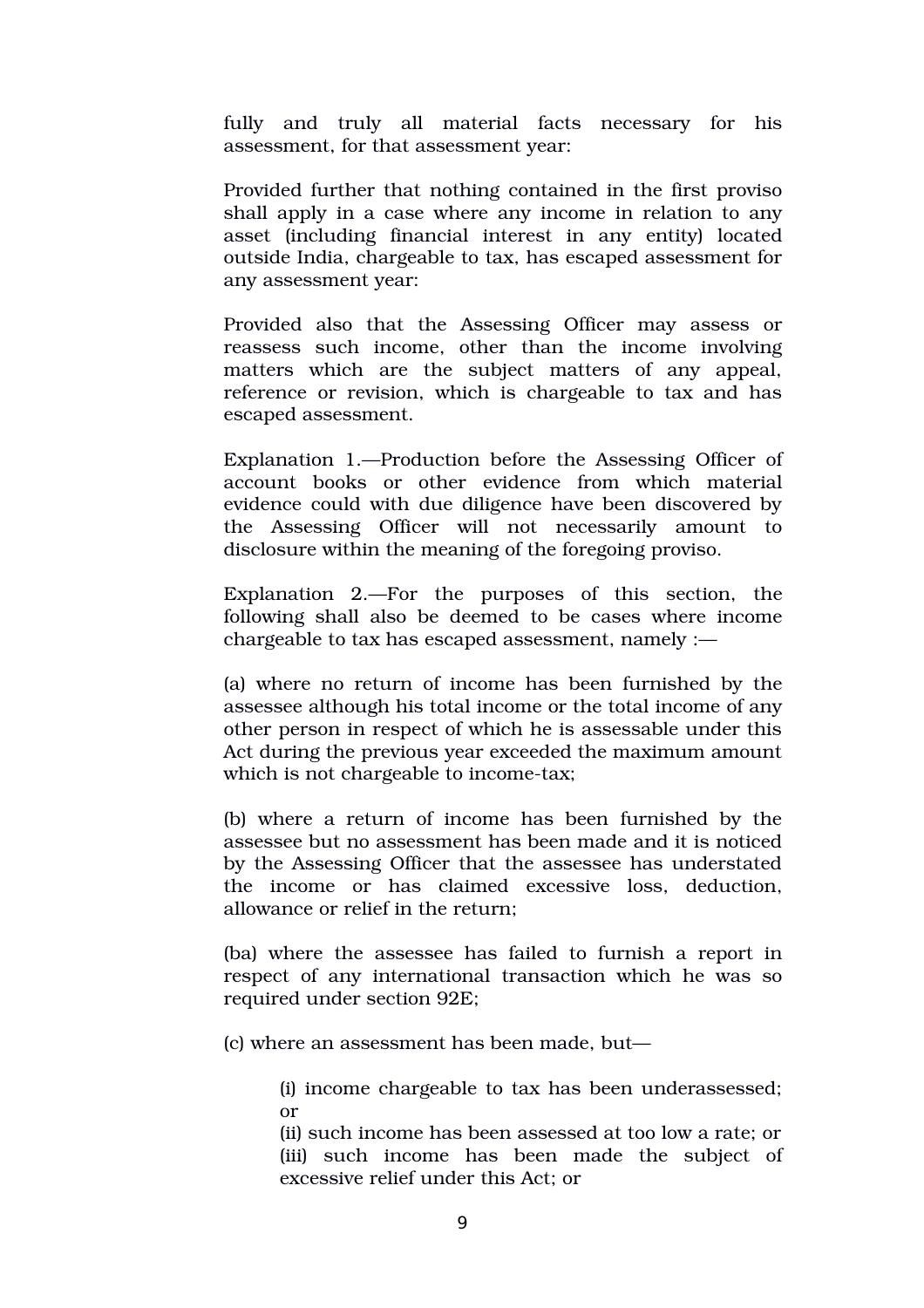(iv) excessive loss or depreciation allowance or any other allowance under this Act has been computed;

(ca) where a return of income has not been furnished by the assessee or a return of income has been furnished by him and on the basis of information or document received from the prescribed income-tax authority, under sub-section (2) of section 133C, it is noticed by the Assessing Officer that the income of the assessee exceeds the maximum amount not chargeable to tax, or as the case may be, the assessee has understated the income or has claimed excessive loss, deduction, allowance or relief in the return;

(d) where a person is found to have any asset (including financial interest in any entity) located outside India.

Explanation 3.—For the purpose of assessment or reassessment under this section, the Assessing Officer may assess or reassess the income in respect of any issue, which has escaped assessment, and such issue comes to his notice subsequently in the course of the proceedings under this section, notwithstanding that the reasons for such issue have not been included in the reasons recorded under subsection (2) of section 148.

Explanation 4.—For the removal of doubts, it is hereby clarified that the provisions of this section, as amended by the Finance Act, 2012, shall also be applicable for any assessment year beginning on or before the 1st day of April, 2012.

#### **Issue of notice where income has escaped assessment-**

148.(1) Before making the assessment, reassessment or recomputation under section 147, the Assessing Officer shall serve on the assessee a notice requiring him to furnish within such period, as may be specified in the notice, a return of his income or the income of any other person in respect of which he is assessable under this Act during the previous year corresponding to the relevant assessment year, in the prescribed form and verified in the prescribed manner and setting forth such other particulars as may be prescribed; and the provisions of this Act shall, so far as may be, apply accordingly as if such return were a return required to be furnished under section 139:

Provided that in a case—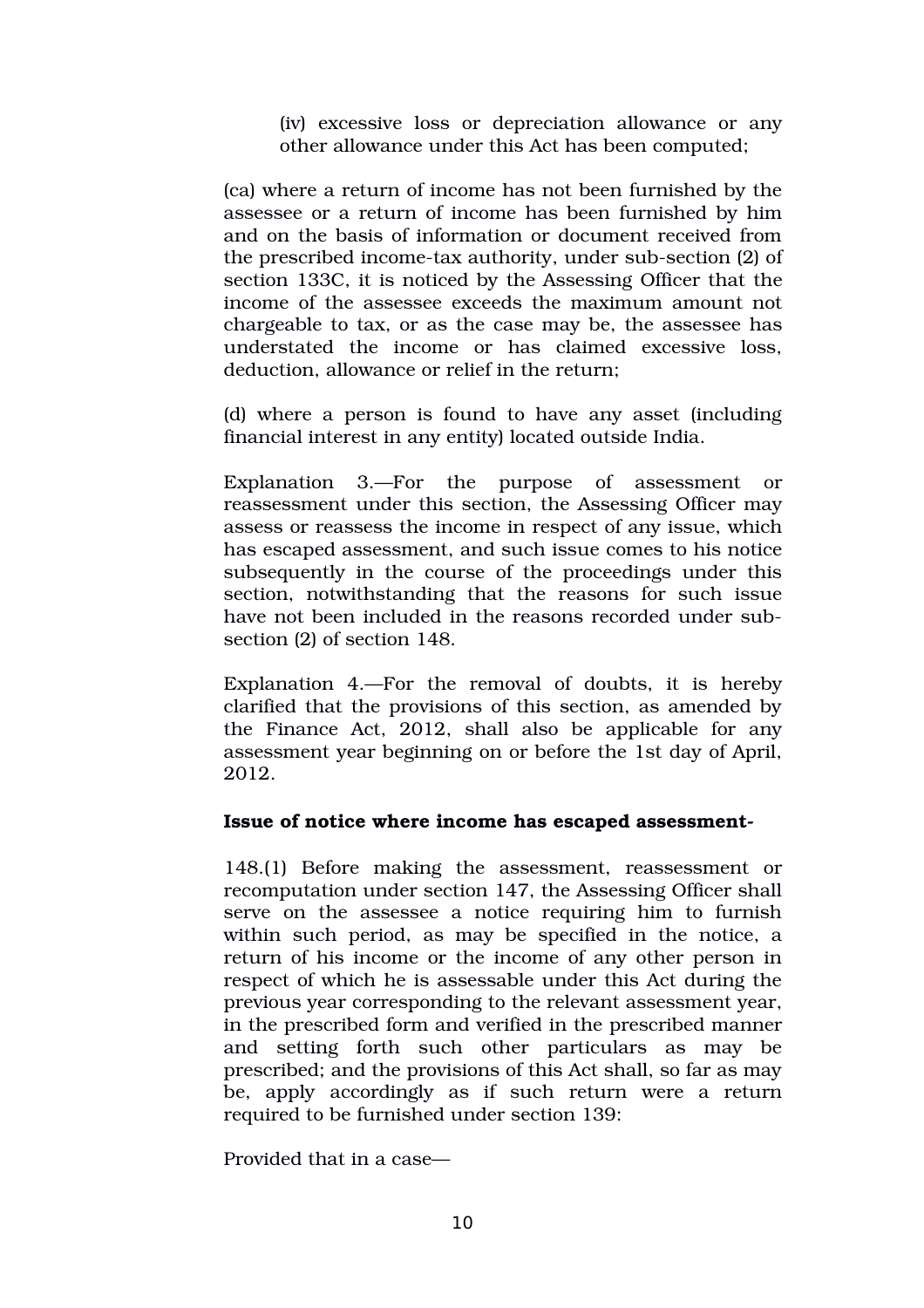(a) where a return has been furnished during the period commencing on the 1st day of October, 1991 and ending on the 30th day of September, 2005 in response to a notice served under this section, and

(b) subsequently a notice has been served under sub-section (2) of section 143 after the expiry of twelve months specified in the proviso to subsection (2) of section 143, as it stood immediately before the amendment of said sub-section by the Finance Act, 2002 (20 of 2002) but before the expiry of the time limit for making the assessment, re-assessment or recomputation as specified in sub-section  $(2)$  of section 153, every such notice referred to in this clause shall be deemed to be a valid notice:

Provided further that in a case—

(a) where a return has been furnished during the period commencing on the 1st day of October, 1991 and ending on the 30th day of September, 2005, in response to a notice served under this section, and

(b) subsequently a notice has been served under clause (ii) of sub-section  $(2)$  of section  $143$  after the expiry of twelve months specified in the proviso to clause (ii) of sub-section (2) of section 143, but before the expiry of the time limit for making the assessment, reassessment or recomputation as specified in sub-section (2) of section 153, every such notice referred to in this clause shall be deemed to be a valid notice.

Explanation.—For the removal of doubts, it is hereby declared that nothing contained in the first proviso or the second proviso shall apply to any return which has been furnished on or after the 1st day of October, 2005 in response to a notice served under this section.

(2) The Assessing Officer shall, before issuing any notice under this section, record his reasons for doing so.

#### **Time limit for notice**

149. (1) No notice under section 148 shall be issued for the relevant assessment year,—

(a) if four years have elapsed from the end of the relevant assessment year, unless the case falls under clause (b) or clause (c);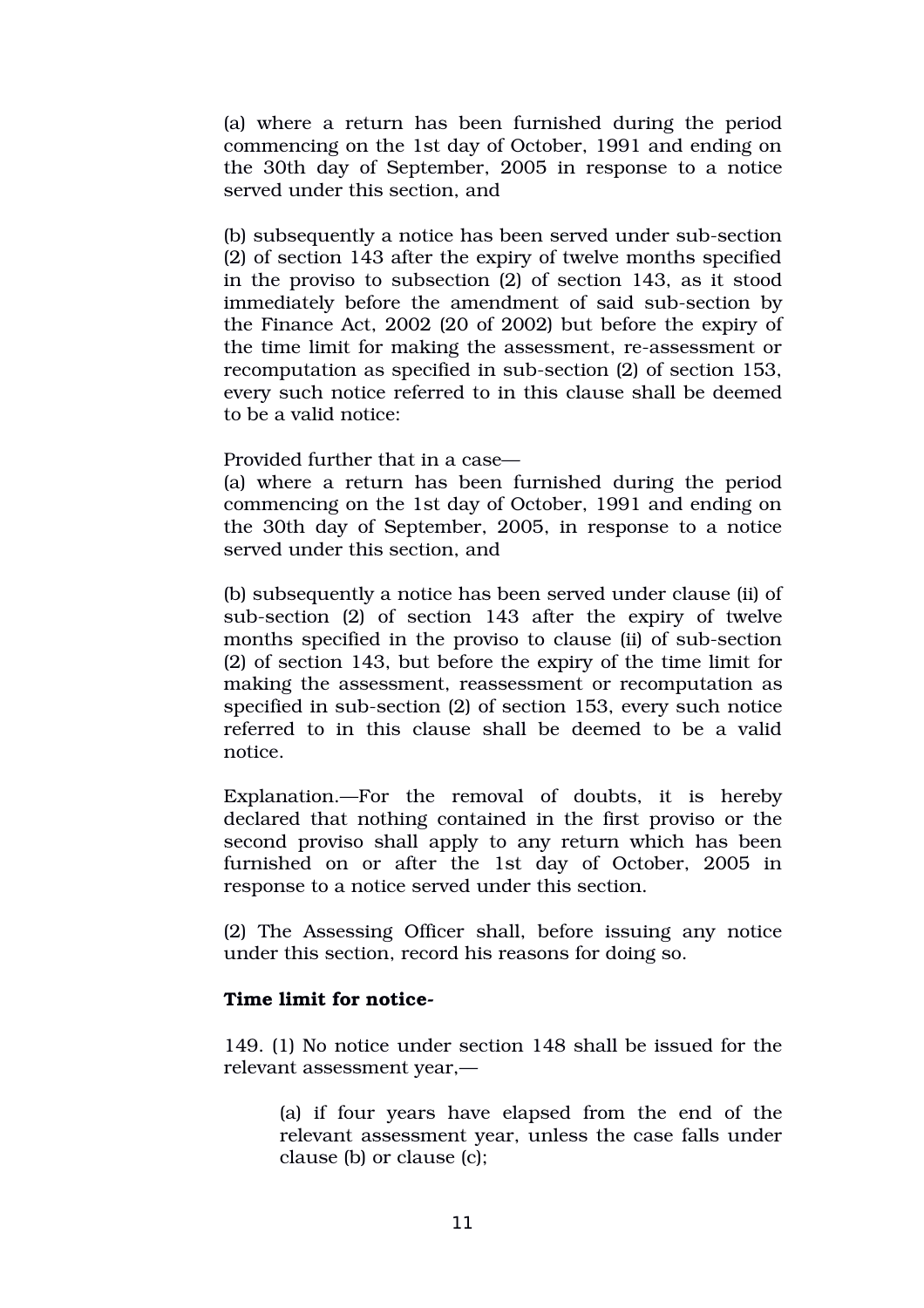(b) if four years, but not more than six years, have elapsed from the end of the relevant assessment year unless the income chargeable to tax which has escaped assessment amounts to or is likely to amount to one lakh rupees or more for that year;

(c) if four years, but not more than sixteen years, have elapsed from the end of the relevant assessment year unless the income in relation to any asset (including financial interest in any entity) located outside India, chargeable to tax, has escaped assessment.

Explanation.—In determining income chargeable to tax which has escaped assessment for the purposes of this subsection, the provisions of Explanation 2 of section 147 shall apply as they apply for the purposes of that section.

 $(2)$  The provisions of sub-section  $(1)$  as to the issue of notice shall be subject to the provisions of section 151.

(3) If the person on whom a notice under section 148 is to be served is a person treated as the agent of a nonresident under section 163 and the assessment, reassessment or recomputation to be made in pursuance of the notice is to be made on him as the agent of such non-resident, the notice shall not be issued after the expiry of a period of six years from the end of the relevant assessment year.

Explanation.—For the removal of doubts, it is hereby clarified that the provisions of sub-sections  $(1)$  and  $(3)$ , as amended by the Finance Act, 2012, shall also be applicable for any assessment year beginning on or before the 1st day of April, 2012.

#### **Sanction for issue of notice**

151. (1) No notice shall be issued under section 148 by an Assessing Officer, after the expiry of a period of four years from the end of the relevant assessment year, unless the Principal Chief Commissioner or Chief Commissioner or Principal Commissioner or Commissioner is satisfied, on the reasons recorded by the Assessing Officer, that it is a fit case for the issue of such notice.

 $(2)$  In a case other than a case falling under sub-section  $(1)$ , no notice shall be issued under section 148 by an Assessing Officer, who is below the rank of Joint Commissioner, unless the Joint Commissioner is satisfied, on the reasons recorded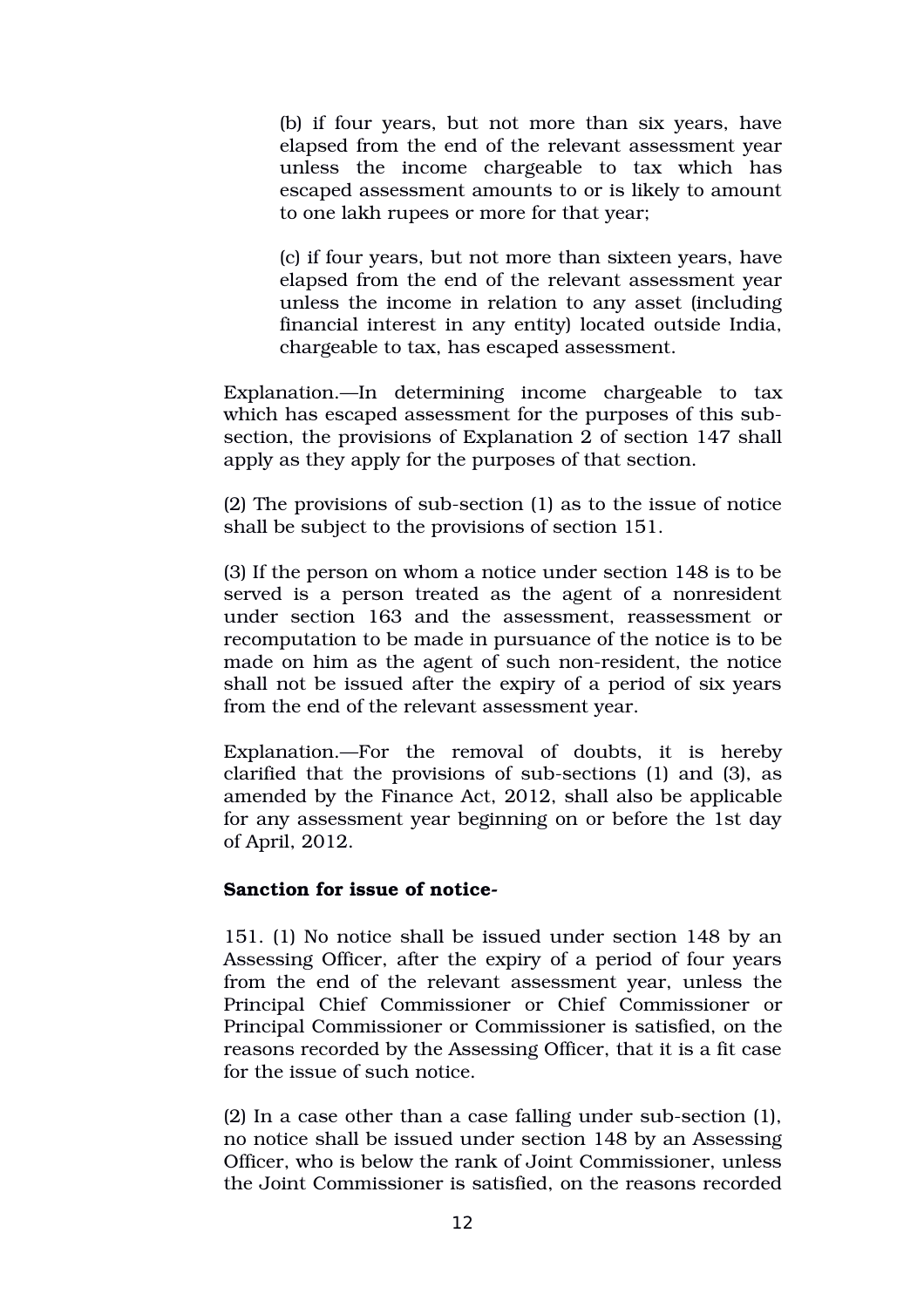by such Assessing Officer, that it is a fit case for the issue of such notice.

 $(3)$  For the purposes of sub-section  $(1)$  and sub-section  $(2)$ , the Principal Chief Commissioner or the Chief Commissioner or the Principal Commissioner or the Commissioner or the Joint Commissioner, as the case may be, being satisfied on the reasons recorded by the Assessing Officer about fitness of a case for the issue of notice under section 148, need not issue such notice himself."

3.1 In pursuance to the power vested under section 3 of the Relaxation Act, 2020, the Central Government issued following Notifications inter-alia extending the time lines prescribed under section 149 for issuance of reassessment notices under section 148 of the Income Tax Act, 1961:

| <b>Date</b>        | of Original limitation for Extended |      |            |
|--------------------|-------------------------------------|------|------------|
| <b>Notificatio</b> | issuance of notice Limitation       |      |            |
| n                  | under Section 148 of                |      |            |
|                    | the Act                             |      |            |
| 31.03.2020         | 20.03.2020                          | to l | 30.06.2020 |
|                    | 29.06.2020                          |      |            |
| 24.06.2020         | 20.03.2020                          | to l | 31.03.2021 |
|                    | 31.12.2020                          |      |            |
| 31.03.2021         | 31.03.2021                          |      | 30.04.2021 |
| 27.04.2021         | 30.04.2021                          |      | 30.06.2021 |

The Explanations to the Notifications dated  $31<sup>st</sup>$  March,  $2021$  and  $27<sup>th</sup>$  April,  $2021$  issued under section 3 of the Relaxation Act, 2020 also stipulated that the provisions, as they existed prior to the amendment by the Finance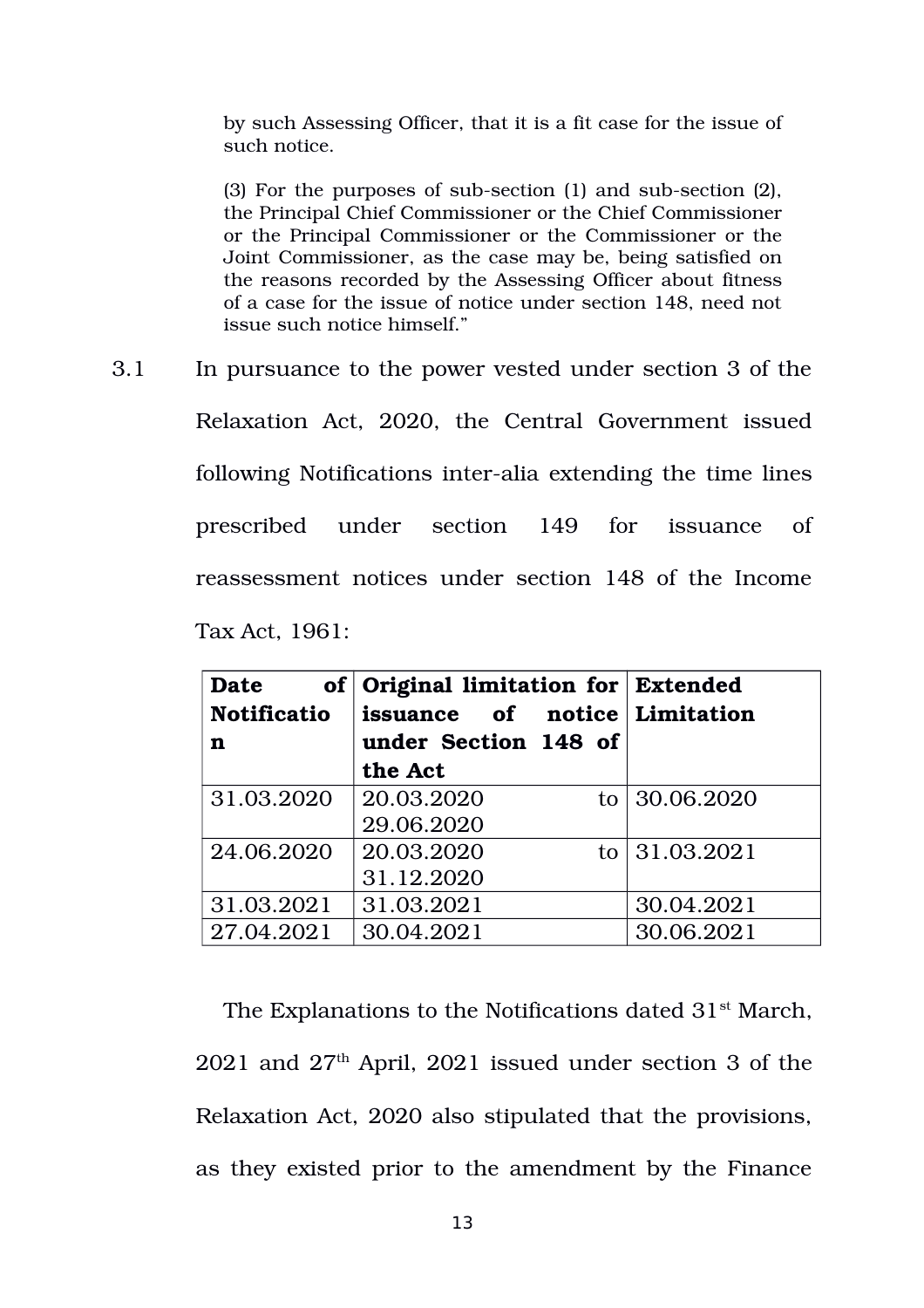Act, 2021, shall apply to the reassessment proceedings initiated thereunder.

3.2 The Parliament introduced reformative changes to Sections 147 to 151 of the Income Tax Act, 1961 governing reassessment proceedings by way of the Finance Act, 2021, which was passed on  $28<sup>th</sup>$  March, 2021. The substituted sections 147 to 149 and section 151 applicable w.e.f. 01.04.2021, passed in the Finance Act, 2021, are as under:

#### **Income escaping assessment**

"147. If any income chargeable to tax, in the case of an assessee, has escaped assessment for any assessment year, the Assessing Officer may, subject to the provisions of sections 148 to 153, assess or reassess such income or recompute the loss or the depreciation allowance or any other allowance or deduction for such assessment year (hereafter in this section and in sections 148 to 153 referred to as the relevant assessment year).

Explanation.—For the purposes of assessment or reassessment or recomputation under this section, the Assessing Officer may assess or reassess the income in respect of any issue, which has escaped assessment, and such issue comes to his notice subsequently in the course of the proceedings under this section, irrespective of the fact that the provisions of section 148A have not been complied with.".

#### **Issue of notice where income has escaped assessment-**

148. Before making the assessment, reassessment or recomputation under section 147, and subject to the provisions of section 148A, the Assessing Officer shall serve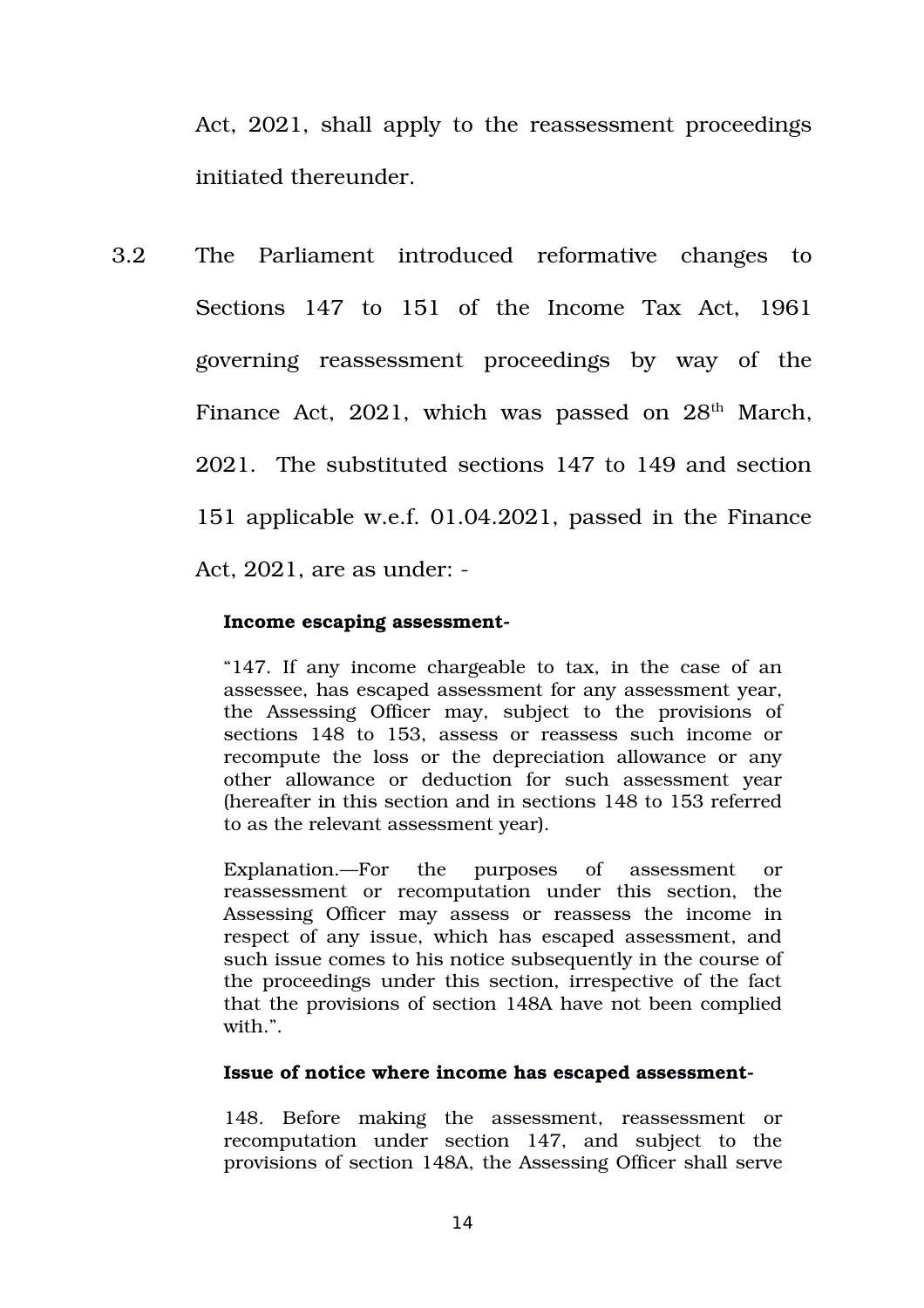on the assessee a notice, along with a copy of the order passed, if required, under clause (d) of section 148A, requiring him to furnish within such period, as may be specified in such notice, a return of his income or the income of any other person in respect of which he is assessable under this Act during the previous year corresponding to the relevant assessment year, in the prescribed form and verified in the prescribed manner and setting forth such other particulars as may be prescribed; and the provisions of this Act shall, so far as may be, apply accordingly as if such return were a return required to be furnished under section 139:

Provided that no notice under this section shall be issued unless there is information with the Assessing Officer which suggests that the income chargeable to tax has escaped assessment in the case of the assessee for the relevant assessment year and the Assessing Officer has obtained prior approval of the specified authority to issue such notice.

Explanation 1.—For the purposes of this section and section 148A, the information with the Assessing Officer which suggests that the income chargeable to tax has escaped assessment means,—

(i) any information flagged in the case of the assessee for the relevant assessment year in accordance with the risk management strategy formulated by the Board from time to time;

(ii) any final objection raised by the Comptroller and Auditor-General of India to the effect that the assessment in the case of the assessee for the relevant assessment year has not been made in accordance with the provisions of this Act.

Explanation 2.—For the purposes of this section, where,—

(i) a search is initiated under section 132 or books of account, other documents or any assets are requisitioned under section 132A, on or after the 1st day of April, 2021, in the case of the assessee; or

(ii) a survey is conducted under section 133A, other than under sub-section (2A) or sub-section (5) of that section, on or after the 1st day of April, 2021, in the case of the assessee; or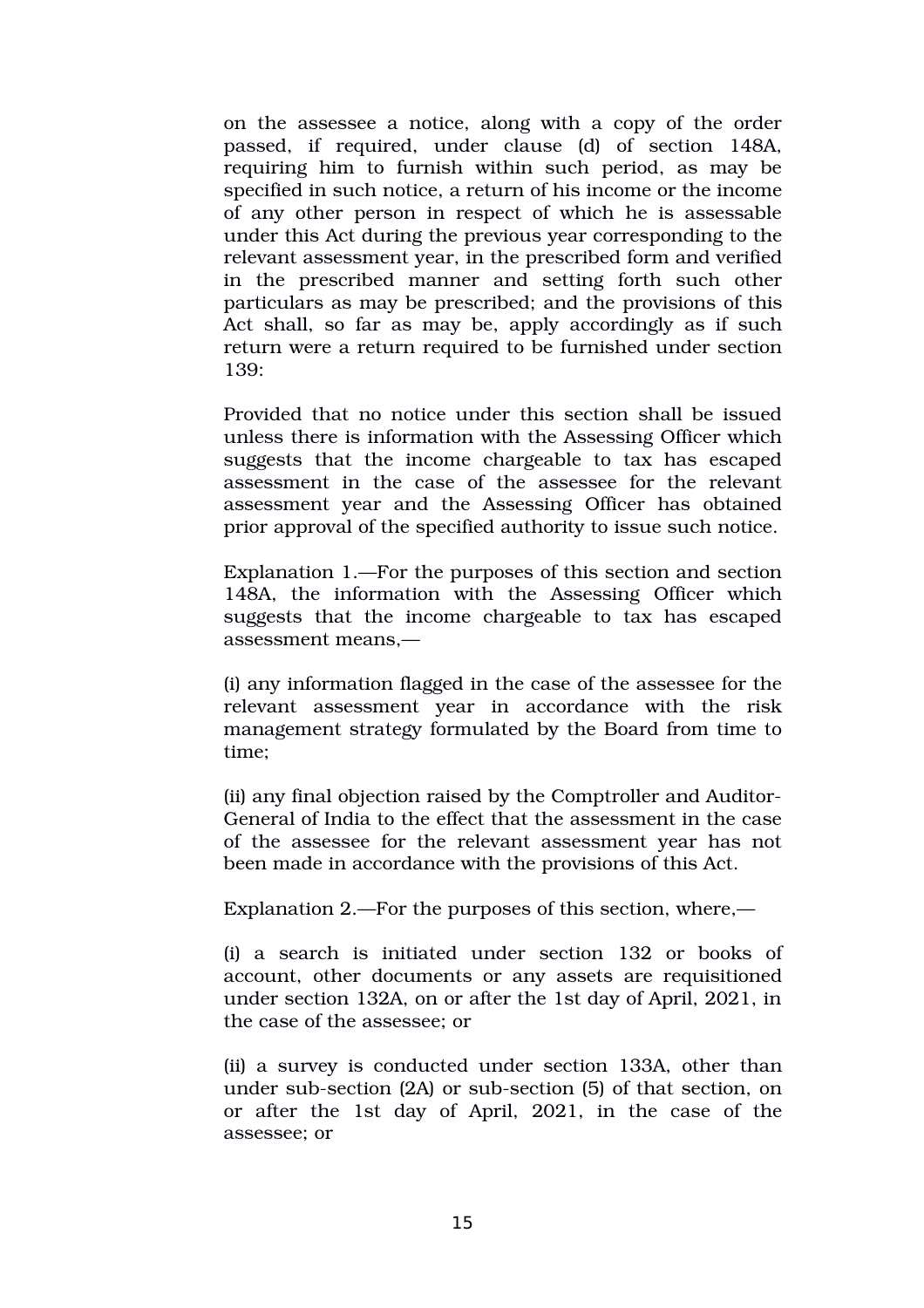(iii) the Assessing Officer is satisfied, with the prior approval of the Principal Commissioner or Commissioner, that any money, bullion, jewellery or other valuable article or thing, seized or requisitioned under section 132 or under section 132A in case of any other person on or after the 1st day of April, 2021, belongs to the assessee; or

(iv) the Assessing Officer is satisfied, with the prior approval of Principal Commissioner or Commissioner, that any books of account or documents, seized or requisitioned under section 132 or section 132A in case of any other person on or after the 1st day of April, 2021, pertains or pertain to, or any information contained therein, relate to, the assessee,

the Assessing Officer shall be deemed to have information which suggests that the income chargeable to tax has escaped assessment in the case of the assessee for the three assessment years immediately preceding the assessment year relevant to the previous year in which the search is initiated or books of account, other documents or any assets are requisitioned or survey is conducted in the case of the assessee or money, bullion, jewellery or other valuable article or thing or books of account or documents are seized or requisitioned in case of any other person.

Explanation 3.—For the purposes of this section, specified authority means the specified authority referred to in section 151."

### **Conducting inquiry, providing opportunity before issue of notice under section 148**

"148A. The Assessing Officer shall, before issuing any notice under section 148,—

(a) conduct any enquiry, if required, with the prior approval of specified authority, with respect to the information which suggests that the income chargeable to tax has escaped assessment;

(b) provide an opportunity of being heard to the assessee, with the prior approval of specified authority, by serving upon him a notice to show cause within such time, as may be specified in the notice, being not less than seven days and but not exceeding thirty days from the date on which such notice is issued, or such time, as may be extended by him on the basis of an application in this behalf, as to why a notice under section 148 should not be issued on the basis of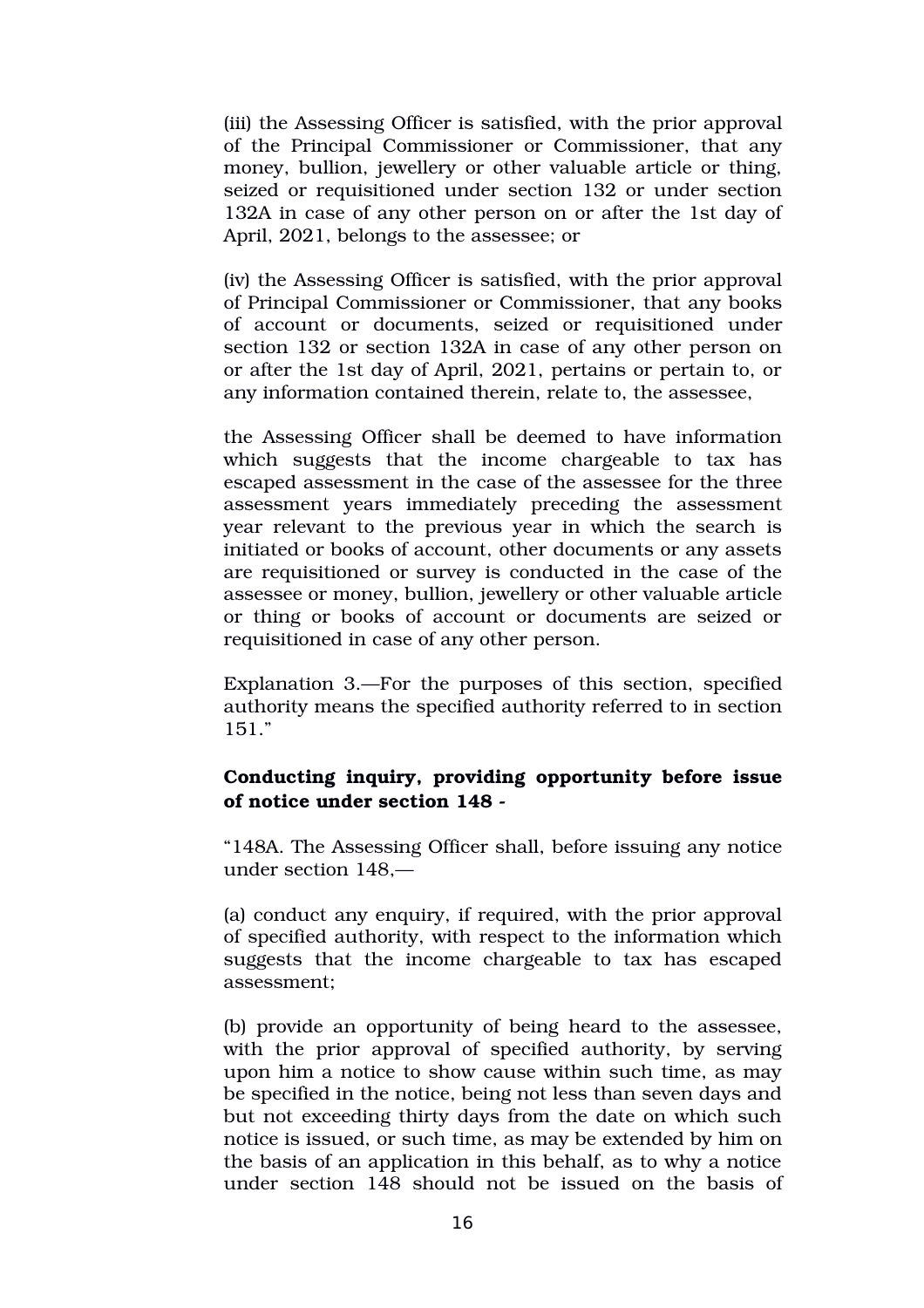information which suggests that income chargeable to tax has escaped assessment in his case for the relevant assessment year and results of enquiry conducted, if any, as per clause (a);

(c) consider the reply of assessee furnished, if any, in response to the show-cause notice referred to in clause (b);

(d) decide, on the basis of material available on record including reply of the assessee, whether or not it is a fit case to issue a notice under section 148, by passing an order, with the prior approval of specified authority, within one month from the end of the month in which the reply referred to in clause (c) is received by him, or where no such reply is furnished, within one month from the end of the month in which time or extended time allowed to furnish a reply as per clause (b) expires:

Provided that the provisions of this section shall not apply in a case where,—

> (a) a search is initiated under section 132 or books of account, other documents or any assets are requisitioned under section 132A in the case of the assessee on or after the 1st day of April, 2021; or

> (b) the Assessing Officer is satisfied, with the prior approval of the Principal Commissioner or Commissioner that any money, bullion, jewellery or other valuable article or thing, seized in a search under section 132 or requisitioned under section 132A, in the case of any other person on or after the 1st day of April, 2021, belongs to the assessee; or

> (c) the Assessing Officer is satisfied, with the prior approval of the Principal Commissioner or Commissioner that any books of account or documents, seized in a search under section 132 or requisitioned under section 132A, in case of any other person on or after the 1st day of April, 2021, pertains or pertain to, or any information contained therein, relate to, the assessee.

Explanation.—For the purposes of this section, specified authority means the specified authority referred to in section 151."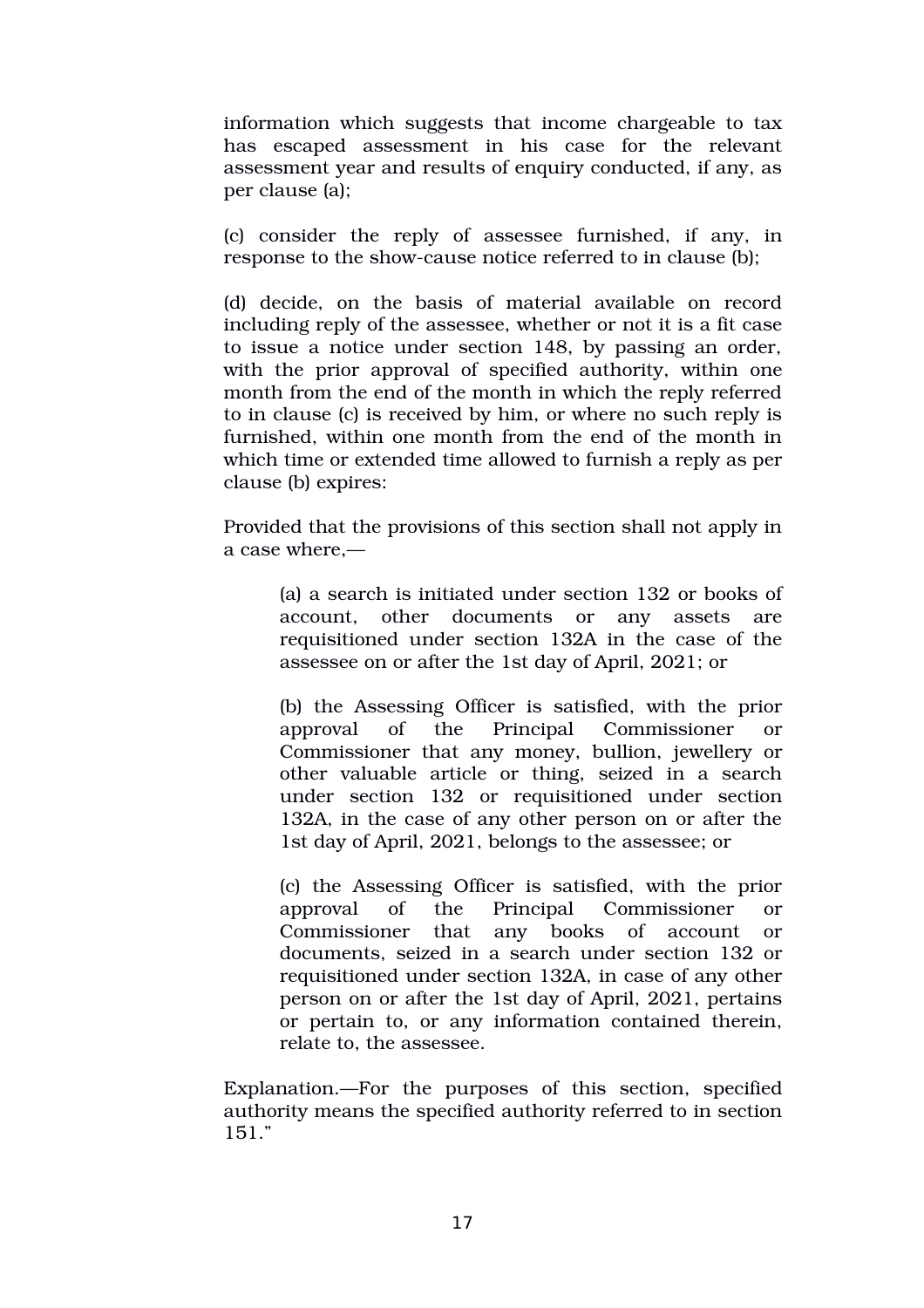#### **Time limit for notice**

"149. (1) No notice under section 148 shall be issued for the relevant assessment year,—

(a) if three years have elapsed from the end of the relevant assessment year, unless the case falls under clause (b);

(b) if three years, but not more than ten years, have elapsed from the end of the relevant assessment year unless the Assessing Officer has in his possession books of account or other documents or evidence which reveal that the income chargeable to tax, represented in the form of asset, which has escaped assessment amounts to or is likely to amount to fifty lakh rupees or more for that year:

Provided that no notice under section 148 shall be issued at any time in a case for the relevant assessment year beginning on or before 1st day of April, 2021, if such notice could not have been issued at that time on account of being beyond the time limit specified under the provisions of clause (b) of sub-section  $(1)$  of this section, as they stood immediately before the commencement of the Finance Act, 2021:

Provided further that the provisions of this sub-section shall not apply in a case, where a notice under section 153A, or section 153C read with section 153A, is required to be issued in relation to a search initiated under section 132 or books of account, other documents or any assets requisitioned under section 132A, on or before the 31st day of March, 2021:

Provided also that for the purposes of computing the period of limitation as per this section, the time or extended time allowed to the assessee, as per show-cause notice issued under clause (b) of section 148A or the period during which the proceeding under section 148A is stayed by an order or injunction of any court, shall be excluded:

Provided also that where immediately after the exclusion of the period referred to in the immediately preceding proviso, the period of limitation available to the Assessing Officer for passing an order under clause (d) of section 148A is less than seven days, such remaining period shall be extended to seven days and the period of limitation under this sub-section shall be deemed to be extended accordingly.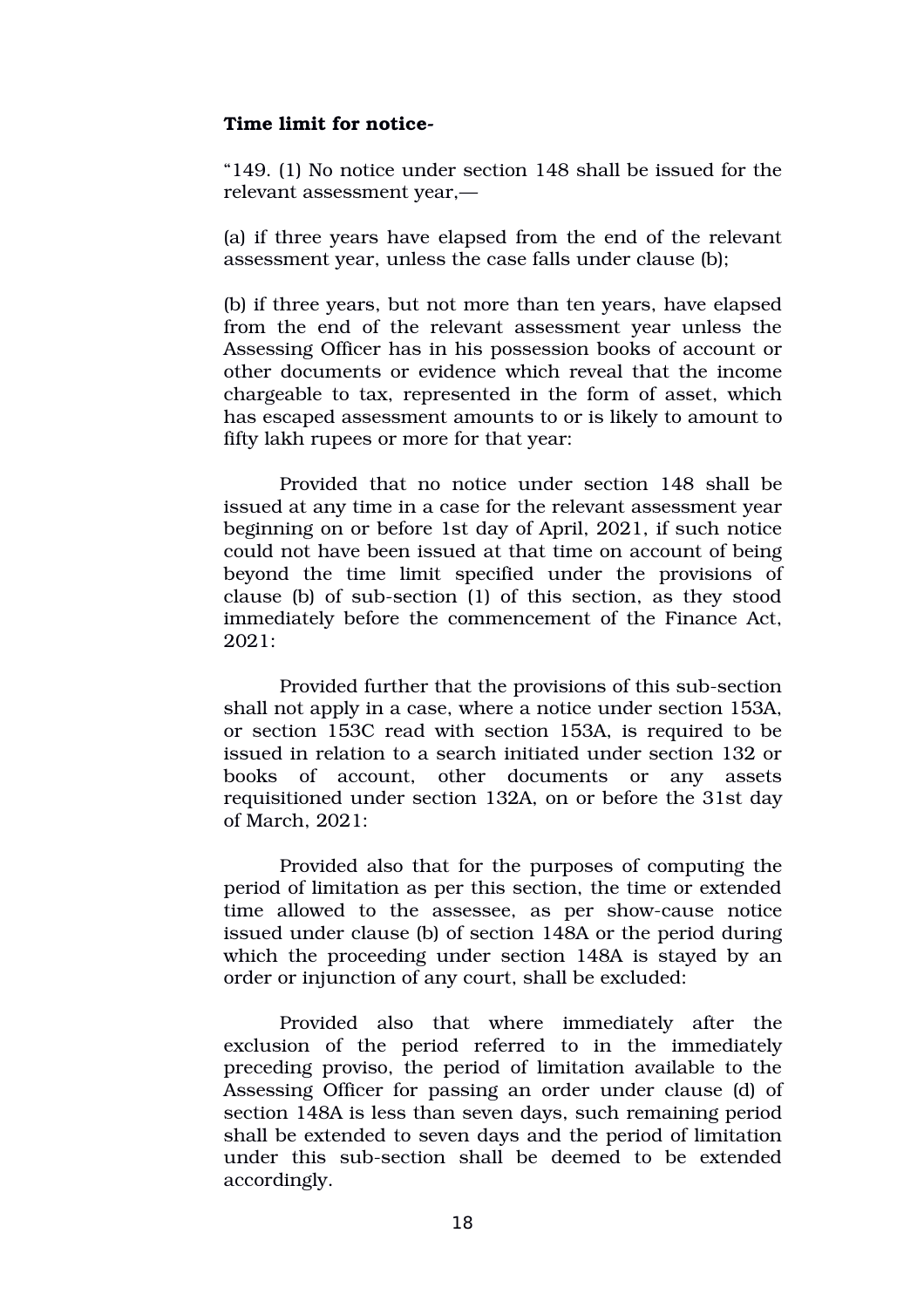Explanation.—For the purposes of clause (b) of this subsection, "asset" shall include immovable property, being land or building or both, shares and securities, loans and advances, deposits in bank account.

 $(2)$  The provisions of sub-section  $(1)$  as to the issue of notice shall be subject to the provisions of section 151.'

#### **Sanction for issue of notice**

"151. Specified authority for the purposes of section 148 and section 148A shall be—

> (i) Principal Commissioner or Principal Director or Commissioner or Director, if three years or less than three years have elapsed from the end of the relevant assessment year;

> (ii) Principal Chief Commissioner or Principal Director General or where there is no Principal Chief Commissioner or Principal Director General, Chief Commissioner or Director General, if more than three years have elapsed from the end of the relevant assessment year."

- 3.3 In sub-section (1) of section 151A of the Income Tax Act, in the opening portion, after the words and figures "issuance of notice under section 148", the words, figures and letter "or conducting of enquiries or issuance of show-cause notice or passing of order under section 148A" are inserted.
- 4. Despite the substituted sections 147 to 151 of the Income Tax Act, 1961 by the Finance Act, 2021 coming into force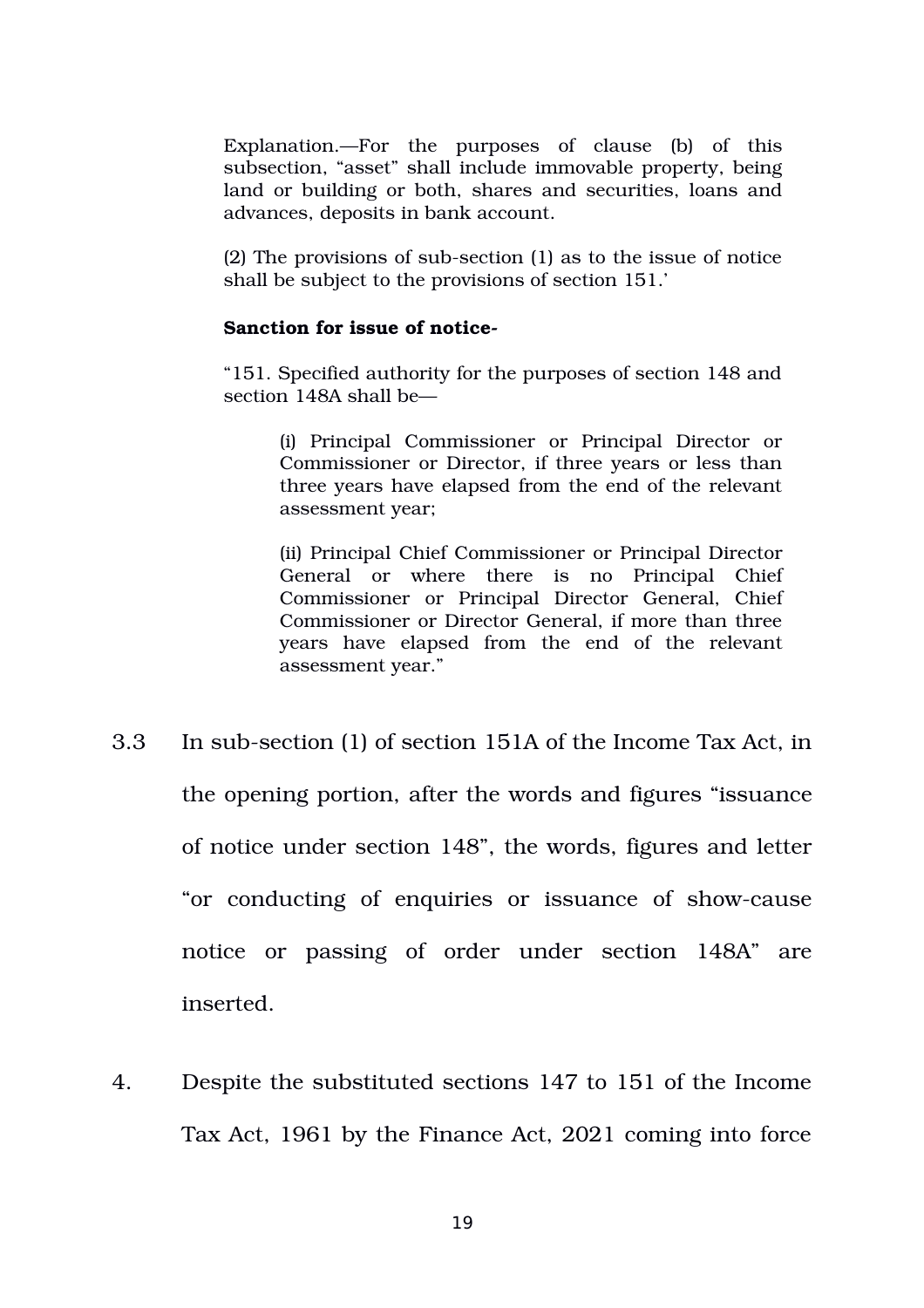on 1st April, 2021, according to learned ASG, the Revenue issued approximately 90,000 reassessment notices to the respective assessees under the erstwhile sections 148 to 151 thereof by relying on explanations in the Notifications dated  $31<sup>st</sup>$  March, 2021 and  $27<sup>th</sup>$  April, 2021. The said reassessment notices were the subject matter of writ petitions before the various High Courts. The respective High Courts have held that all the respective reassessment notices issued under the erstwhile sections 148 to 151 of the Income Tax Act, 1961, are bad in law as the reassessment notices issued after 01.04.2021 are governed by the substituted sections 147 to 151 of the Income Tax Act, 1961, substituted by the Finance Act, 2021. Consequently, the respective High Courts have set aside all the reassessment notices issued under section 148 of the Income Tax Act, 1961 wherever assailed. The common judgment and order passed by the High Court of Allahabad is the subject matter of the present appeals. However, the High Court of Delhi in its common judgment and order dated 15.12.2021 while quashing the respective reassessment notices has also observed that if the law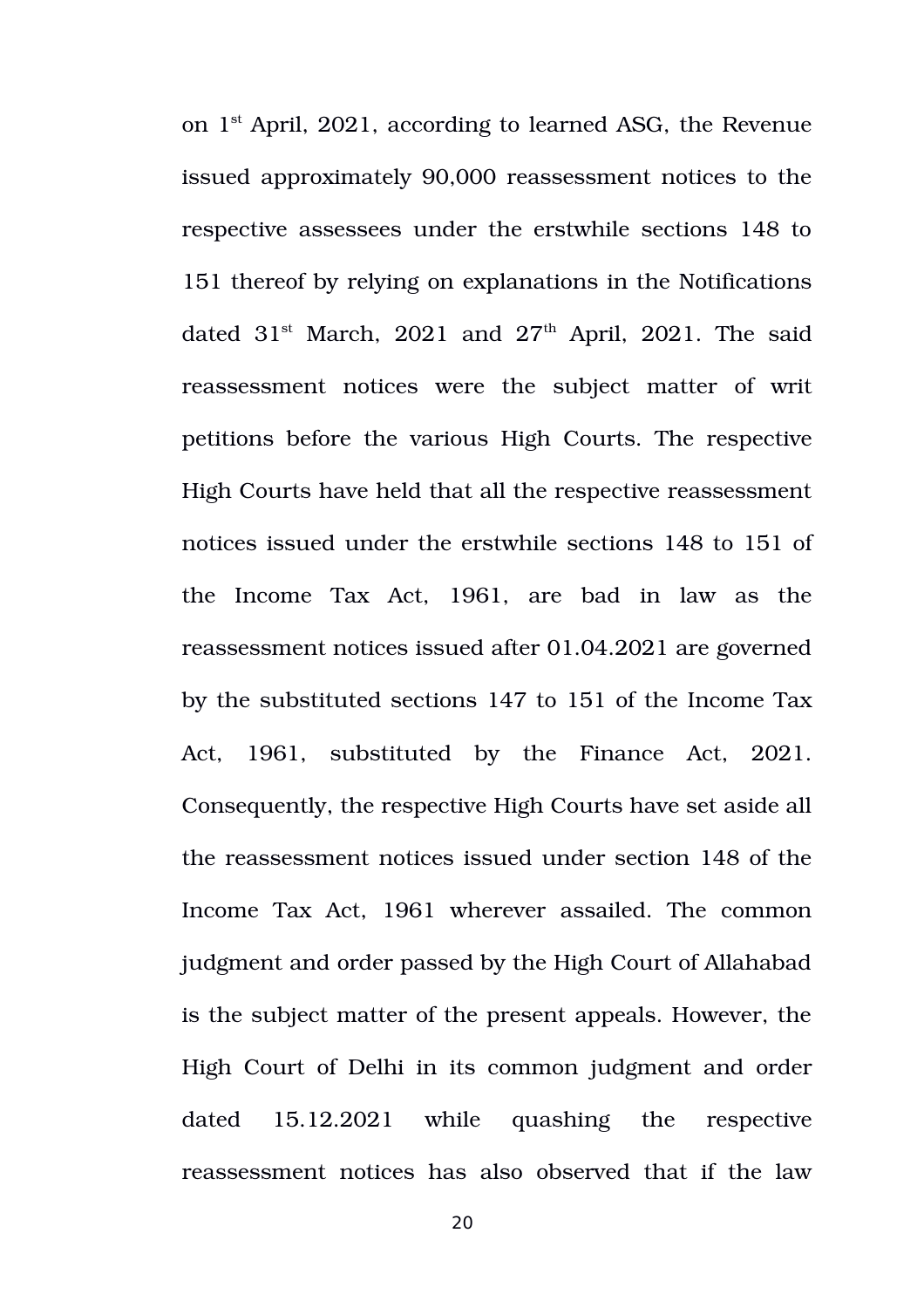permits the revenue to take further steps in the matter they shall be at liberty to do so.

- 5. We have heard Shri N. Venkataraman, learned ASG appearing on behalf of the Revenue and Shri C.A. Sundaram and Shri S. Ganesh, learned Senior Advocates and other learned counsel appearing on behalf of the respective assessee.
- 6. It cannot be disputed that by substitution of sections 147 to 151 of the Income Tax Act (IT Act) by the Finance Act, 2021, radical and reformative changes are made governing the procedure for reassessment proceedings. Amended sections 147 to 149 and section 151 of the IT Act prescribe the procedure governing initiation of reassessment proceedings. However, for several reasons, the same gave rise to numerous litigations and the reopening were challenged *inter alia,* on the grounds such as (1) no valid "reason to believe" (2) no tangible/reliable material/information in possession of the assessing officer leading to formation of belief that income has escaped assessment, (3) no enquiry being conducted by the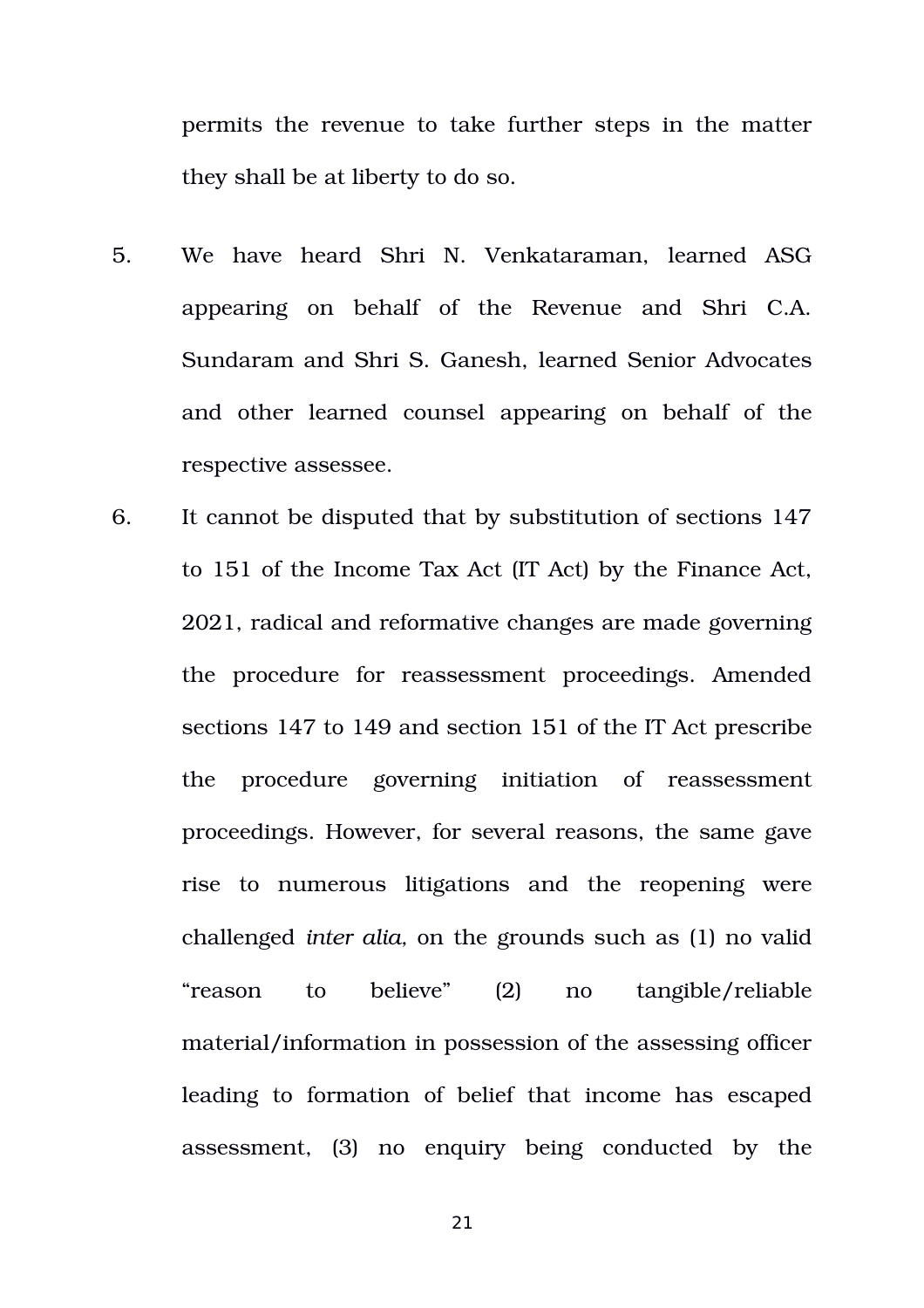assessing officer prior to the issuance of notice; and reopening is based on change of opinion of the assessing officer and (4) lastly the mandatory procedure laid down by this Court in the case of **GKN Driveshafts (India) Ltd. Vs. Income Tax Officer and ors**; (2003) 1 SCC 72, has not been followed.

- 6.1 Further pre-Finance Act, 2021, the reopening was permissible for a maximum period up to six years and in some cases beyond even six years leading to uncertainty for a considerable time. Therefore, Parliament thought it fit to amend the Income Tax Act to simplify the tax administration, ease compliances and reduce litigation. Therefore, with a view to achieve the said object, by the Finance Act, 2021, sections 147 to 149 and section 151 have been substituted.
- 6.2 Under the substituted provisions of the IT Act vide Finance Act, 2021, no notice under section 148 of the IT Act can be issued without following the procedure prescribed under section 148A of the IT Act. Along with the notice under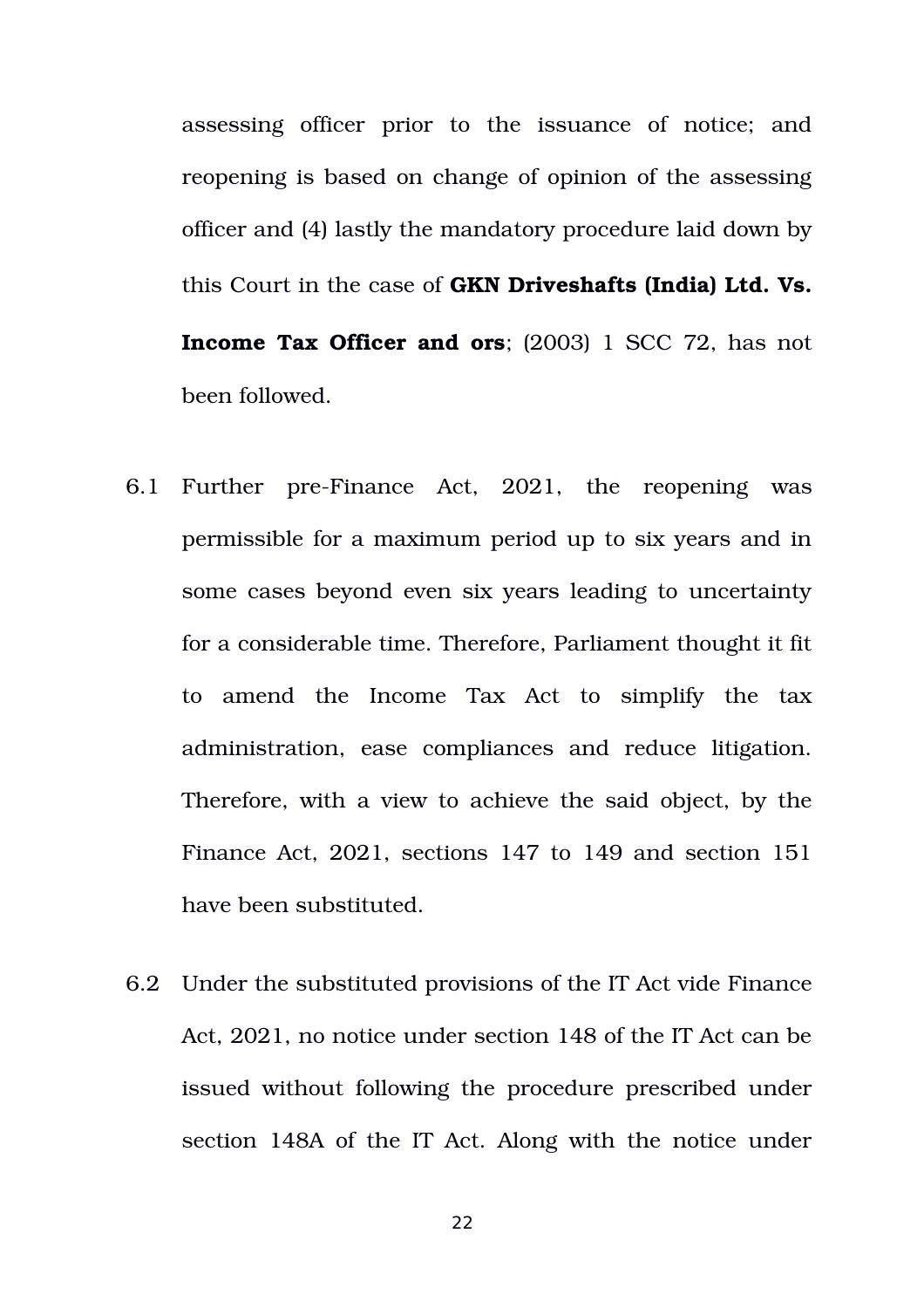section 148 of the IT Act, the assessing officer (AO) is required to serve the order passed under section 148A of the IT Act. section 148A of the IT Act is a new provision which is in the nature of a condition precedent. Introduction of section 148A of the IT Act can thus be said to be a game changer with an aim to achieve the ultimate object of simplifying the tax administration, ease compliance and reduce litigation.

- 6.3 But prior to pre-Finance Act, 2021, while reopening an assessment, the procedure of giving the reasons for reopening and an opportunity to the assessee and the decision of the objectives were required to be followed as per the judgment of this Court in the case of **GKN Driveshafts (India) Ltd.** (supra).
- 6.4 However, by way of section 148A, the procedure has now been streamlined and simplified. It provides that before issuing any notice under section 148, the assessing officer shall (i) conduct any enquiry, **if required**, with the approval of specified authority, with respect to the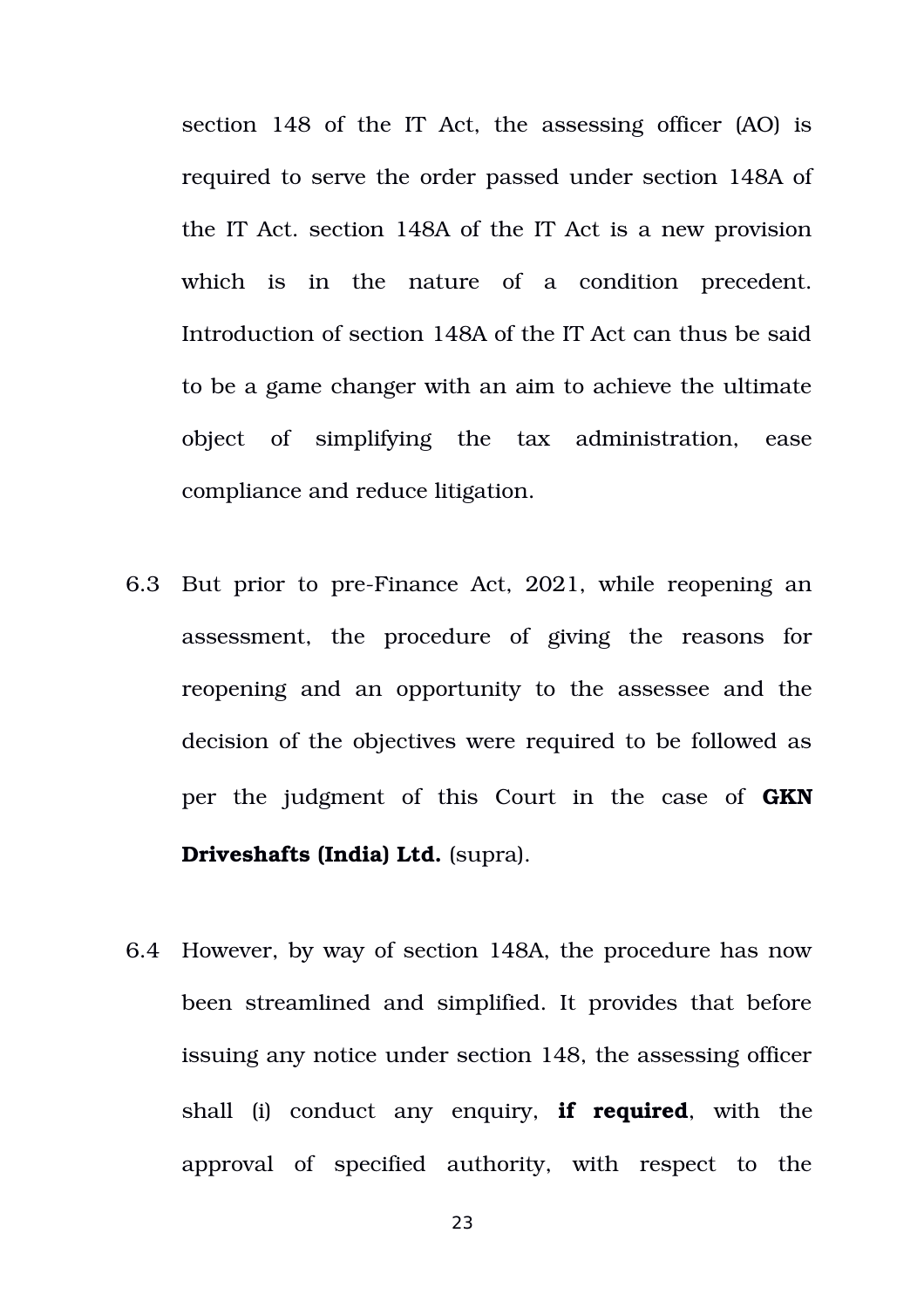information which suggests that the income chargeable to tax has escaped assessment; (ii) provide an opportunity of being heard to the assessee, with the prior approval of specified authority; (iii) consider the reply of the assessee furnished, if any, in response to the show-cause notice referred to in clause (b); and (iv) decide, on the basis of material available on record including reply of the assessee, as to whether or not it is a fit case to issue a notice under section 148 of the IT Act and (v) the AO is required to pass a specific order within the time stipulated.

6.5 Therefore, all safeguards are provided before notice under section 148 of the IT Act is issued. At every stage, the prior approval of the specified authority is required, even for conducting the enquiry as per section 148A(a). Only in a case where, the assessing officer is of the opinion that before any notice is issued under section 148A(b) and an opportunity is to be given to the assessee, there is a requirement of conducting any enquiry, the assessing officer may do so and conduct any enquiry. Thus if the assessing officer is of the opinion that any enquiry is required, the assessing officer can do so, however, with the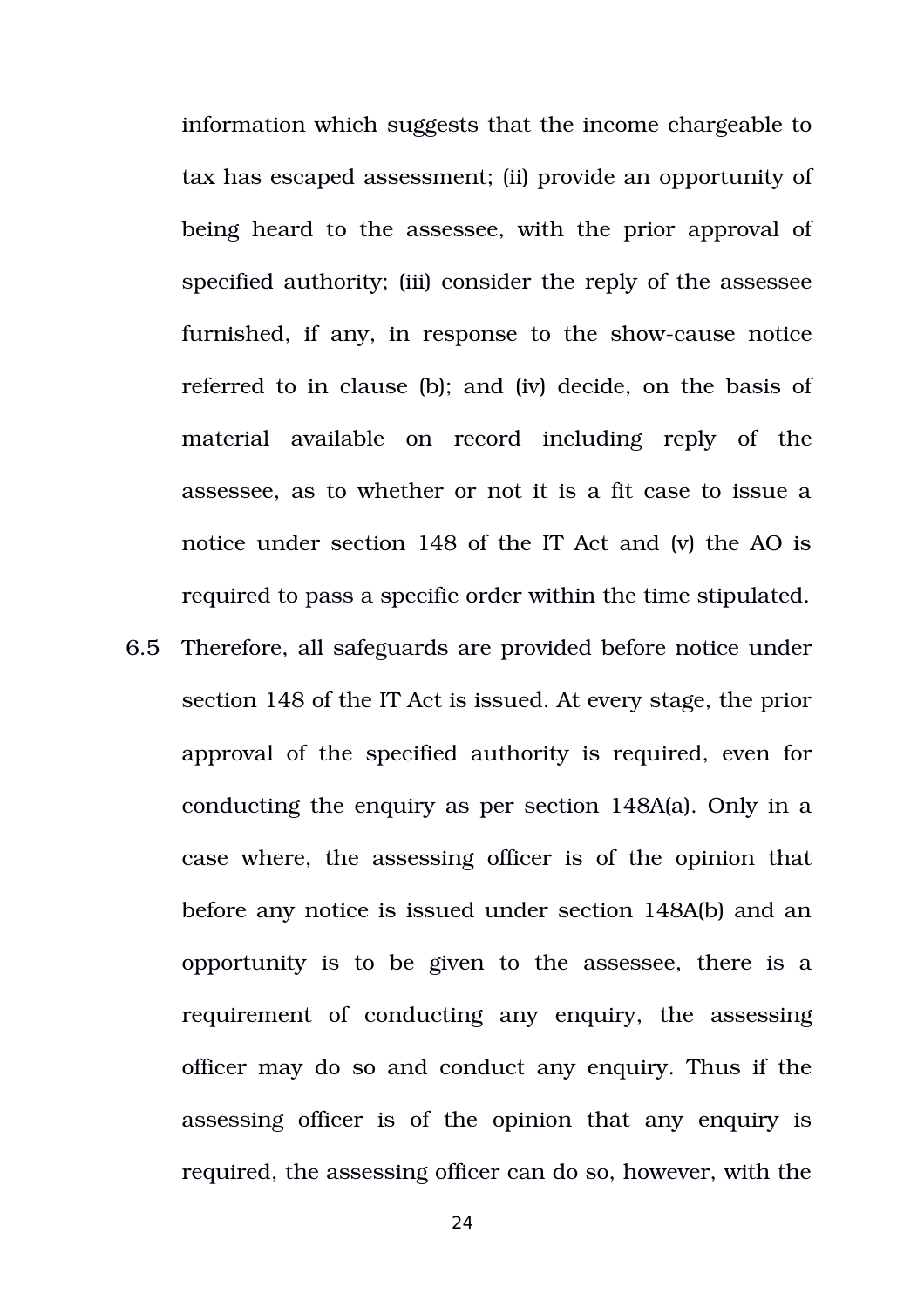prior approval of the specified authority, with respect to the information which suggests that the income chargeable to tax has escaped assessment.

- 6.6 Substituted section 149 is the provision governing the time limit for issuance of notice under section 148 of the IT Act. The substituted section 149 of the IT Act has reduced the permissible time limit for issuance of such a notice to three years and only in exceptional cases ten years. It also provides further additional safeguards which were absent under the earlier regime pre-Finance Act, 2021.
- 7. Thus, the new provisions substituted by the Finance Act, 2021 being remedial and benevolent in nature and substituted with a specific aim and object to protect the rights and interest of the assessee as well as and the same being in public interest, the respective High Courts have rightly held that the benefit of new provisions shall be made available even in respect of the proceedings relating to past assessment years, provided section 148 notice has been issued on or after  $1<sup>st</sup>$  April, 2021. We are in complete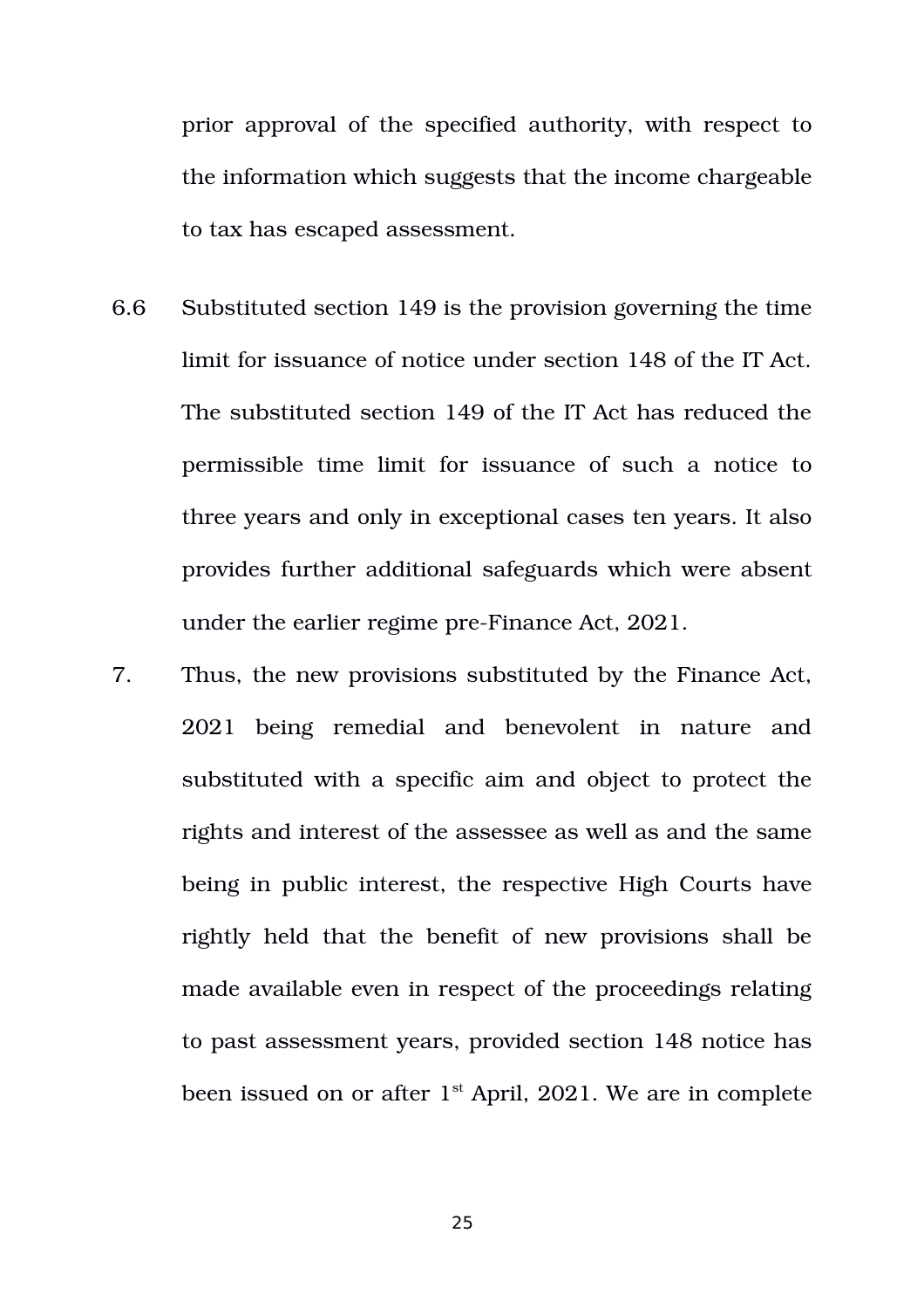agreement with the view taken by the various High Courts in holding so.

8. However, at the same time, the judgments of the several High Courts would result in no reassessment proceedings at all, even if the same are permissible under the Finance Act, 2021 and as per substituted sections 147 to 151 of the IT Act. The Revenue cannot be made remediless and the object and purpose of reassessment proceedings cannot be frustrated. It is true that due to a bonafide mistake and in view of subsequent extension of time vide various notifications, the Revenue issued the impugned notices under section 148 after the amendment was enforced w.e.f. 01.04.2021, under the unamended section 148. In our view the same ought not to have been issued under the unamended Act and ought to have been issued under the substituted provisions of sections 147 to 151 of the IT Act as per the Finance Act, 2021. There appears to be genuine non-application of the amendments as the officers of the Revenue may have been under a bonafide belief that the amendments may not yet have been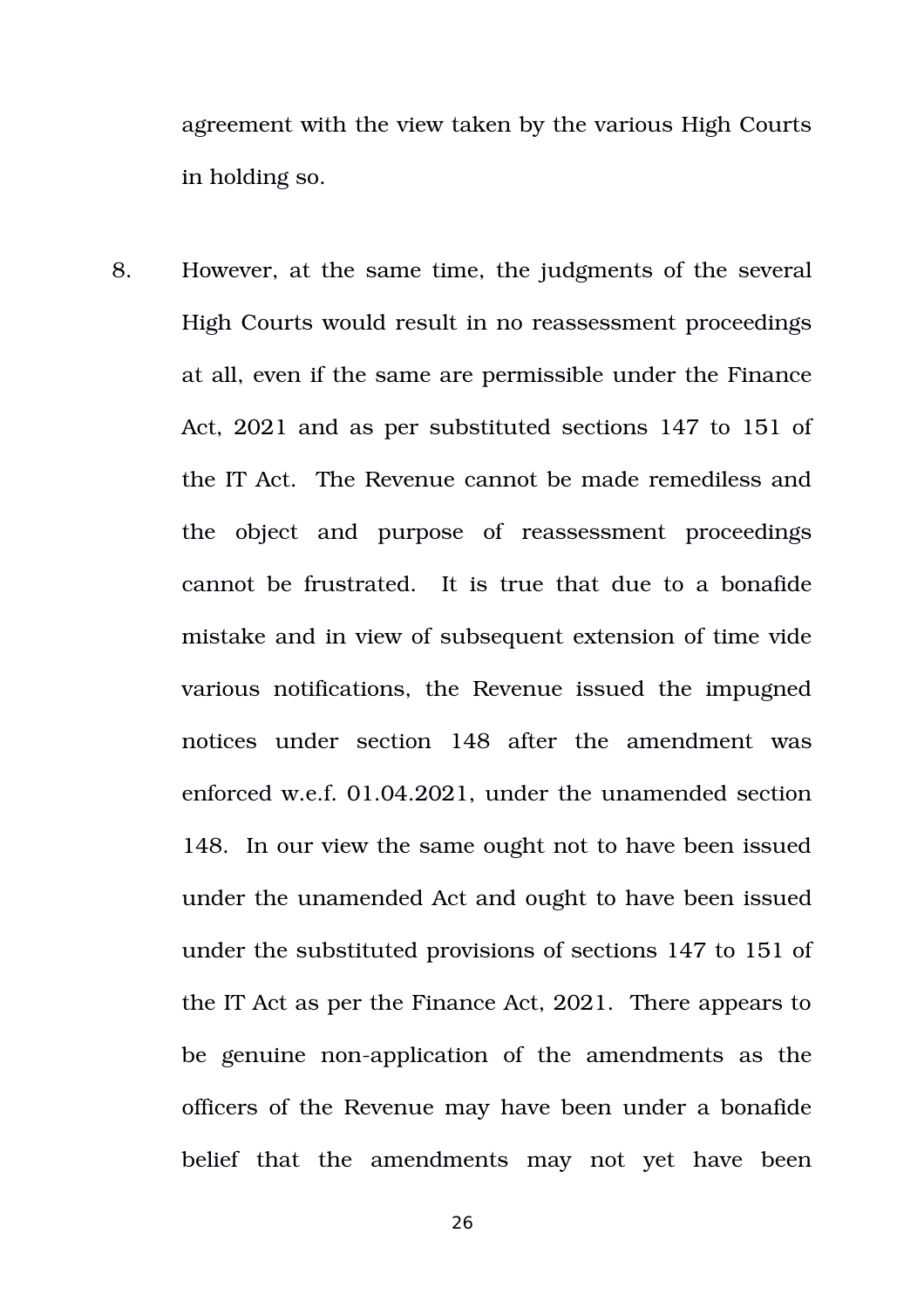enforced. Therefore, we are of the opinion that some leeway must be shown in that regard which the High Courts could have done so. Therefore, instead of quashing and setting aside the reassessment notices issued under the unamended provision of IT Act, the High Courts ought to have passed an order construing the notices issued under unamended Act/unamended provision of the IT Act as those deemed to have been issued under section 148A of the IT Act as per the new provision section 148A and the Revenue ought to have been permitted to proceed further with the reassessment proceedings as per the substituted provisions of sections 147 to 151 of the IT Act as per the Finance Act, 2021, subject to compliance of all the procedural requirements and the defences, which may be available to the assessee under the substituted provisions of sections 147 to 151 of the IT Act and which may be available under the Finance Act, 2021 and in law. Therefore, we propose to modify the judgments and orders passed by the respective High Courts as under: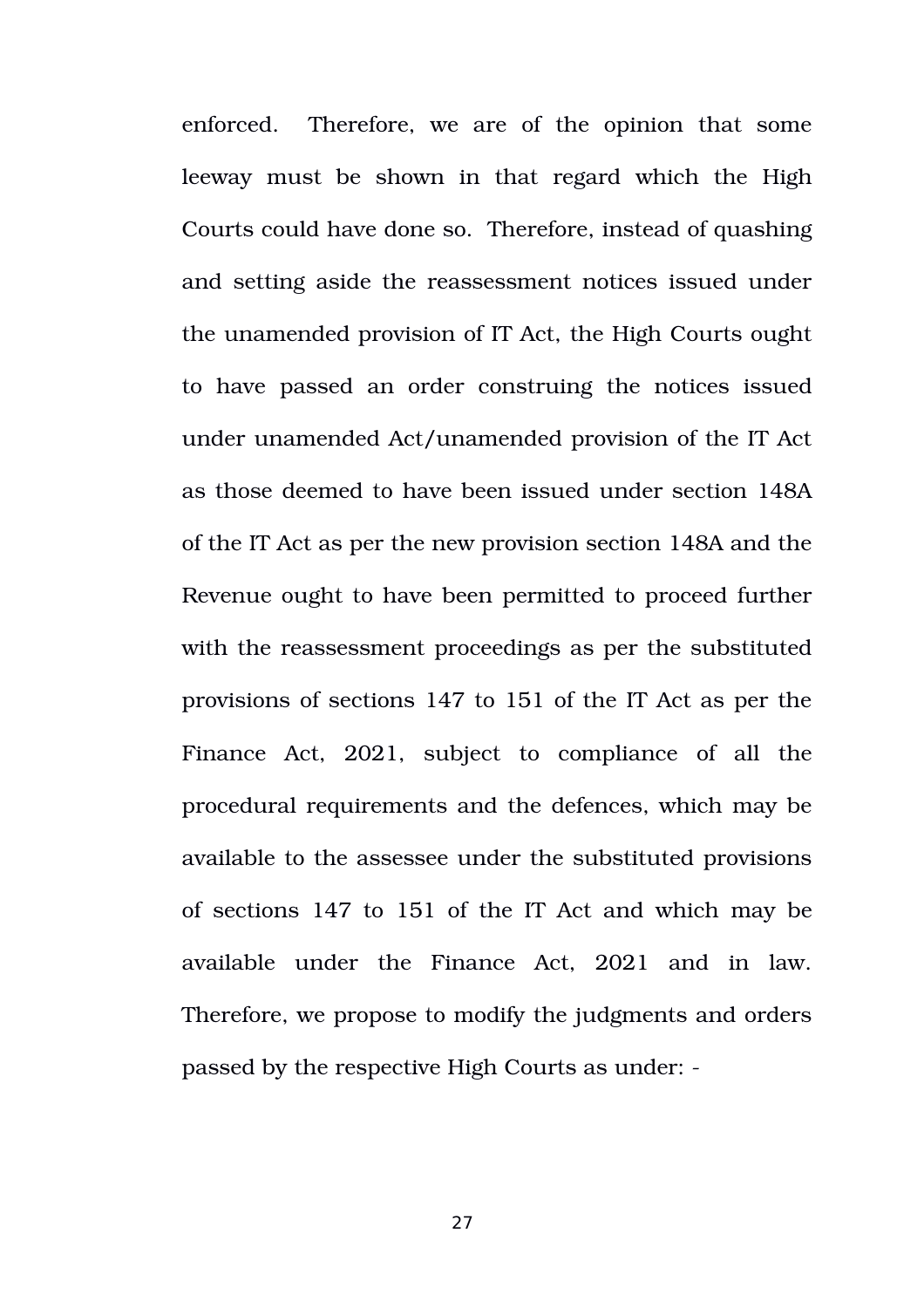- (i) The respective impugned section 148 notices issued to the respective assessees shall be deemed to have been issued under section 148A of the IT Act as substituted by the Finance Act, 2021 and treated to be showcause notices in terms of section 148A(b). The respective assessing officers shall within thirty days from today provide to the assessees the information and material relied upon by the Revenue so that the assessees can reply to the notices within two weeks thereafter;
- (ii) The requirement of conducting any enquiry with the prior approval of the specified authority under section  $148A(a)$  be dispensed with as a one-time measure vis-à-vis those notices which have been issued under Section 148 of the unamended Act from  $01.04.2021$  till date, including those which have been quashed by the High Courts;
- (iii) The assessing officers shall thereafter pass an order in terms of section 148A(d) after following the due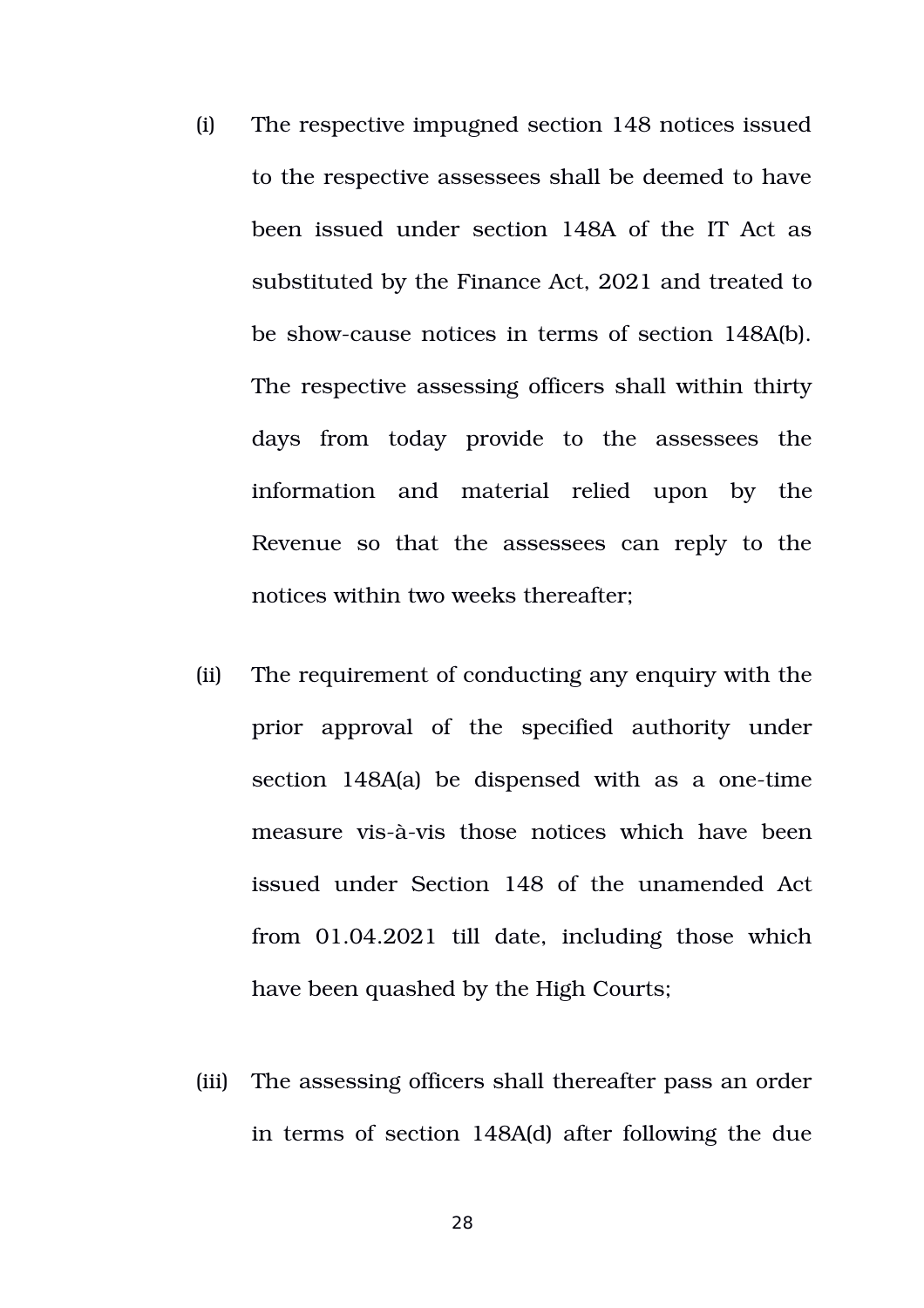procedure as required under section 148A(b) in respect of each of the concerned assessees;

- (iv) All the defences which may be available to the assessee under section 149 and/or which may be available under the Finance Act, 2021 and in law and whatever rights are available to the Assessing Officer under the Finance Act, 2021 are kept open and/or shall continue to be available and;
- (v) The present order shall substitute/modify respective judgments and orders passed by the respective High Courts quashing the similar notices issued under unamended section 148 of the IT Act irrespective of whether they have been assailed before this Court or not.
- 9. There is a broad consensus on the aforesaid aspects amongst the learned ASG appearing on behalf of the Revenue and the learned Senior Advocates/learned counsel appearing on behalf of the respective assessees.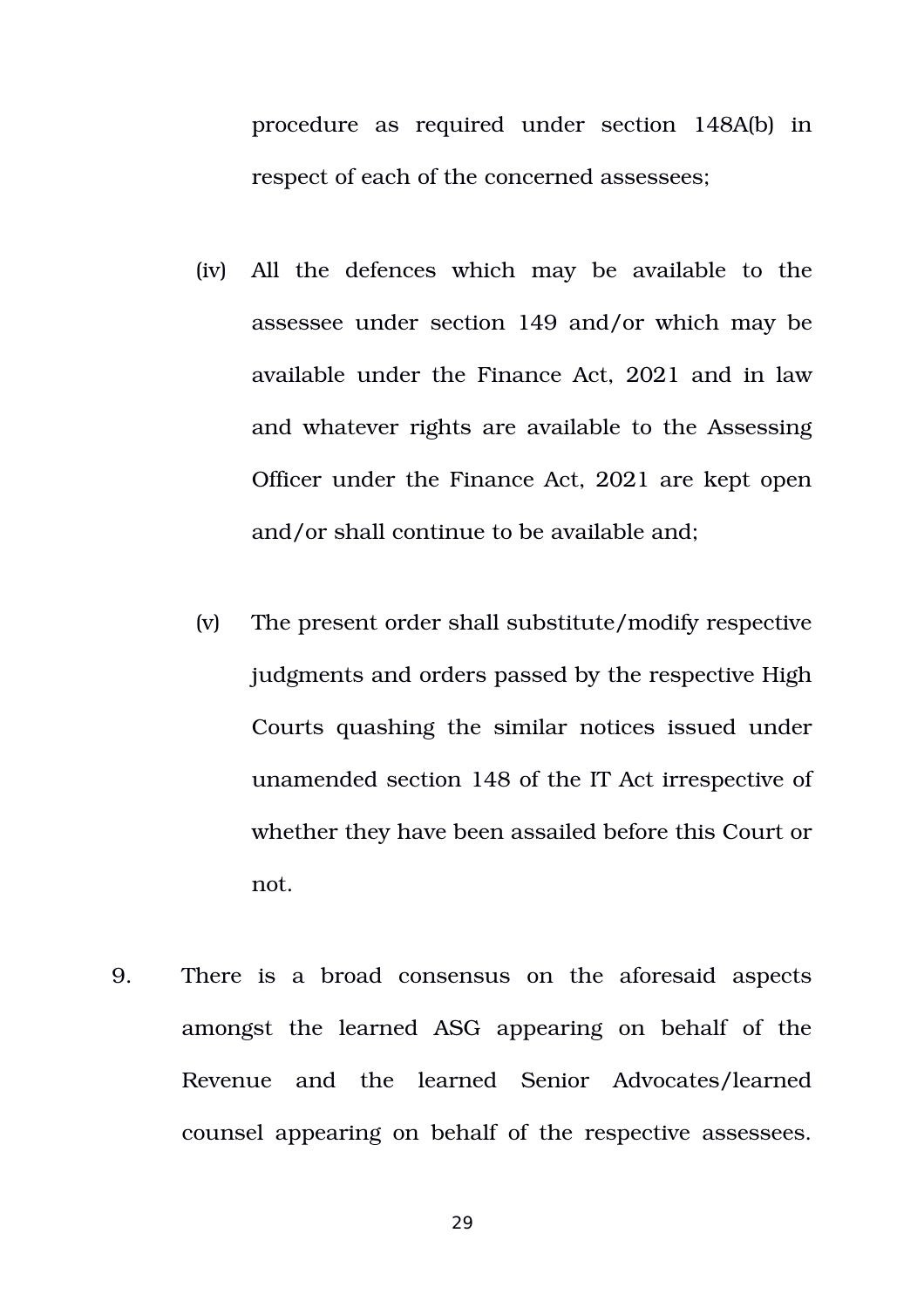We are also of the opinion that if the aforesaid order is passed, it will strike a balance between the rights of the Revenue as well as the respective assesses as because of a bonafide belief of the officers of the Revenue in issuing approximately 90000 such notices, the Revenue may not suffer as ultimately it is the public exchequer which would suffer.

Therefore, we have proposed to pass the present order with a view avoiding filing of further appeals before this Court and burden this Court with approximately 9000 appeals against the similar judgments and orders passed by the various High Courts, the particulars of some of which are referred to hereinabove. We have also proposed to pass the aforesaid order in exercise of our powers under Article 142 of the Constitution of India by holding that the present order shall govern, not only the impugned judgments and orders passed by the High Court of Judicature at Allahabad, but shall also be made applicable in respect of the similar judgments and orders passed by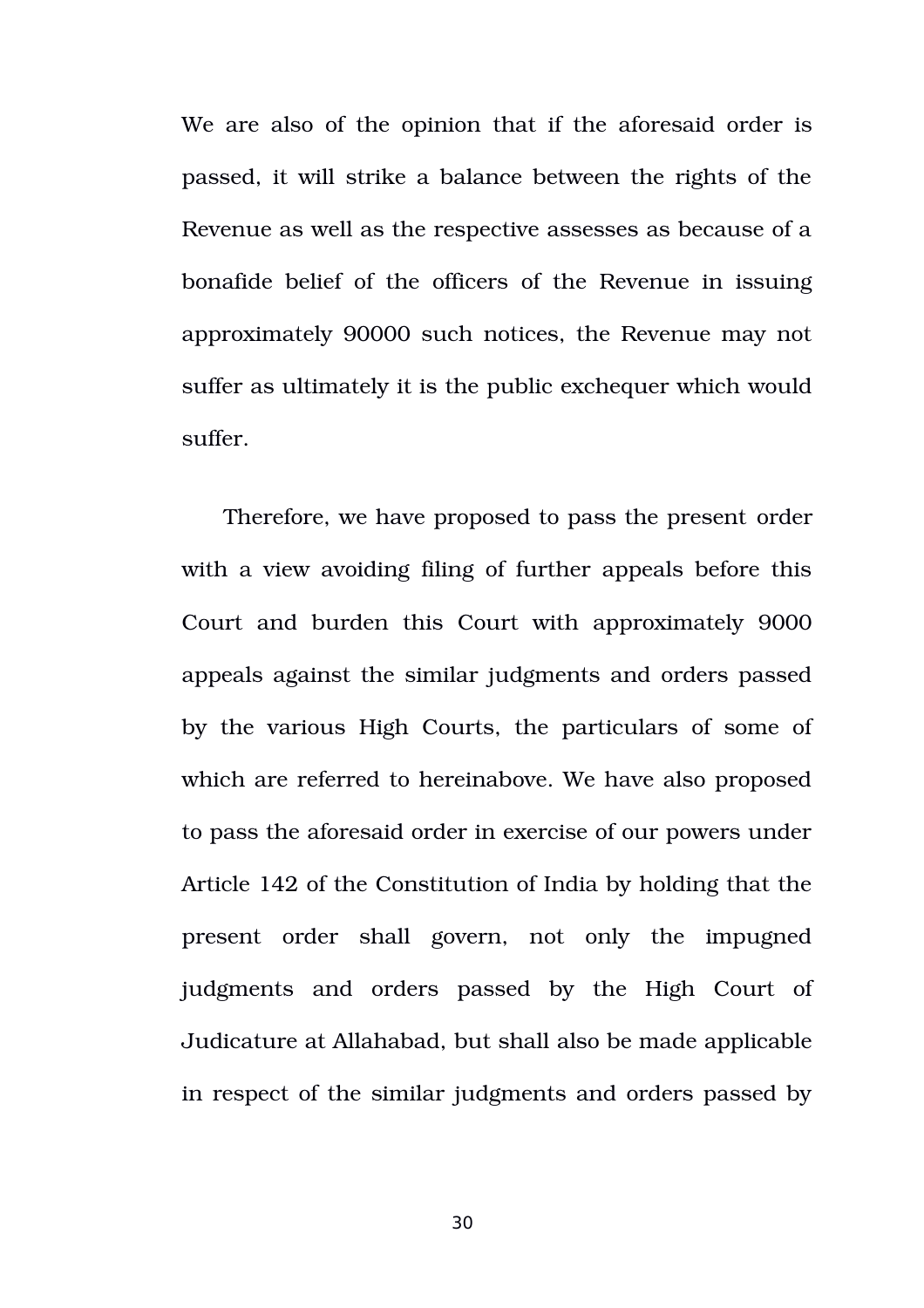various High Courts across the country and therefore the present order shall be applicable to **PAN INDIA**.

- 10. In view of the above and for the reasons stated above, the present Appeals are ALLOWED IN PART. The impugned common judgments and orders passed by the High Court of Judicature at Allahabad in W.T. No. 524/2021 and other allied tax appeals/petitions, is/are hereby modified and substituted as under:
	- (i) The impugned section 148 notices issued to the respective assessees which were issued under unamended section 148 of the IT Act, which were the subject matter of writ petitions before the various respective High Courts shall be deemed to have been issued under section 148A of the IT Act as substituted by the Finance Act, 2021 and construed or treated to be show-cause notices in terms of section 148A(b). The assessing officer shall, within thirty days from today provide to the respective assessees information and material relied upon by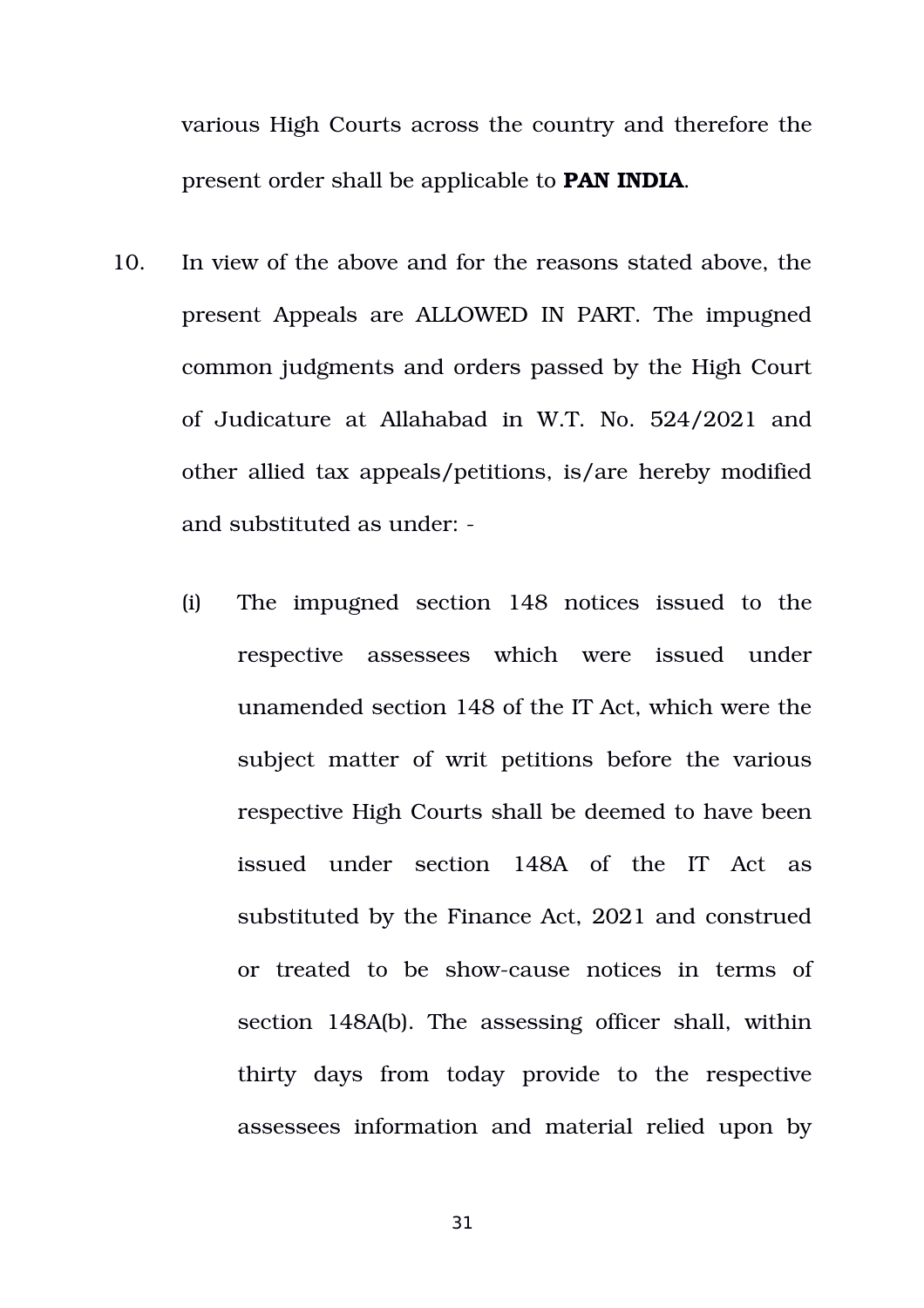the Revenue, so that the assesees can reply to the show-cause notices within two weeks thereafter:

(ii) The requirement of conducting any enquiry, if required, with the prior approval of specified authority under section 148A(a) is hereby dispensed with as a one-time measure vis-à-vis those notices which have been issued under section 148 of the unamended Act from 01.04.2021 till date, including those which have been quashed by the High Courts.

Even otherwise as observed hereinabove holding any enquiry with the prior approval of specified authority is not mandatory but it is for the concerned Assessing Officers to hold any enquiry, if required;

(iii) The assessing officers shall thereafter pass orders in terms of section 148A(d) in respect of each of the concerned assessees; Thereafter after following the procedure as required under section 148A may issue notice under section 148 (as substituted);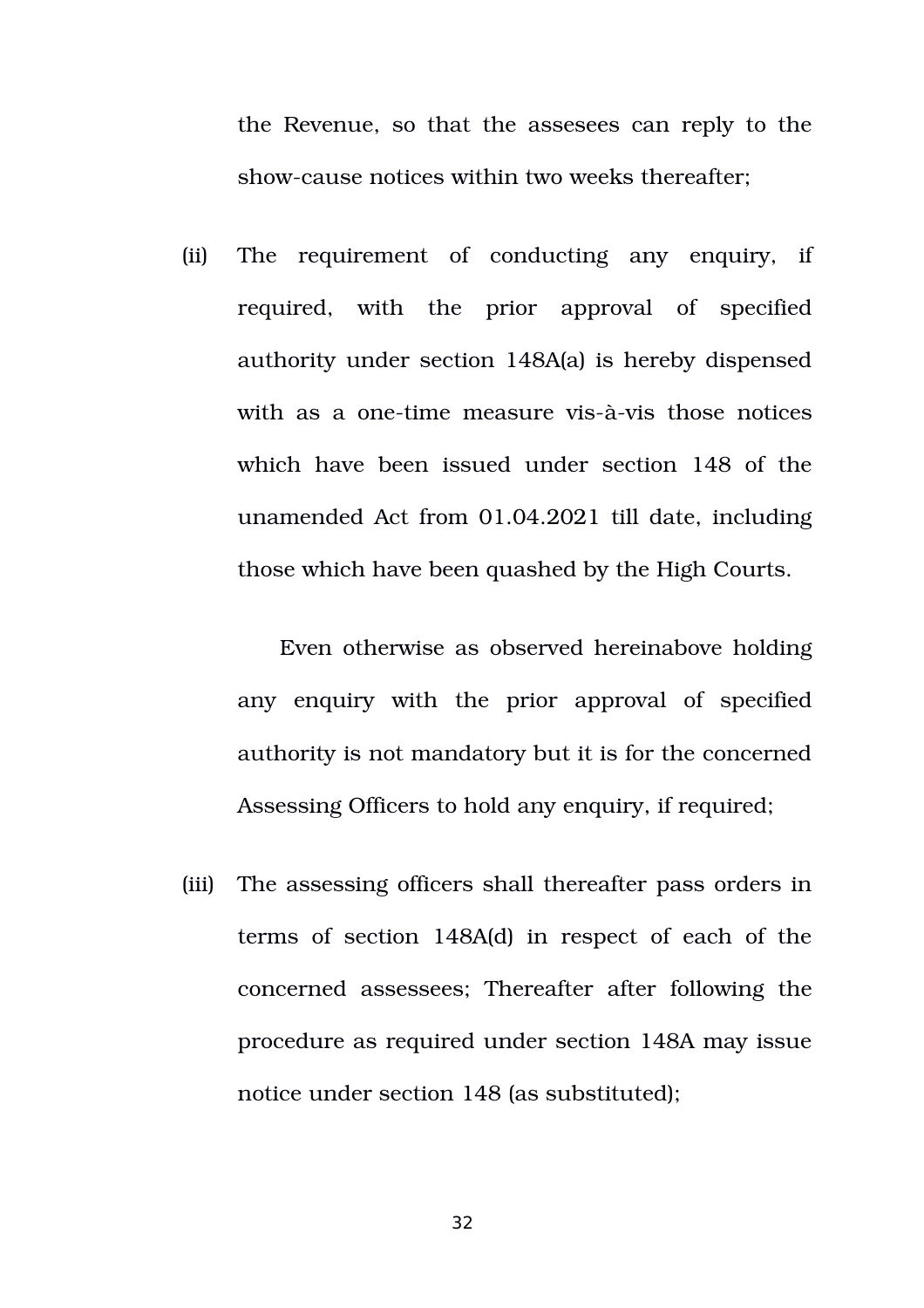- (iv) All defences which may be available to the assesses including those available under section 149 of the IT Act and all rights and contentions which may be available to the concerned assessees and Revenue under the Finance Act, 2021 and in law shall continue to be available.
- 11. The present order shall be applicable **PAN INDIA** and all judgments and orders passed by different High Courts on the issue and under which similar notices which were issued after 01.04.2021 issued under section 148 of the Act are set aside and shall be governed by the present order and shall stand modified to the aforesaid extent. The present order is passed in exercise of powers under Article 142 of the Constitution of India so as to avoid any further appeals by the Revenue on the very issue by challenging similar judgments and orders, with a view not to burden this Court with approximately 9000 appeals. We also observe that present order shall also govern the pending writ petitions, pending before various High Courts in